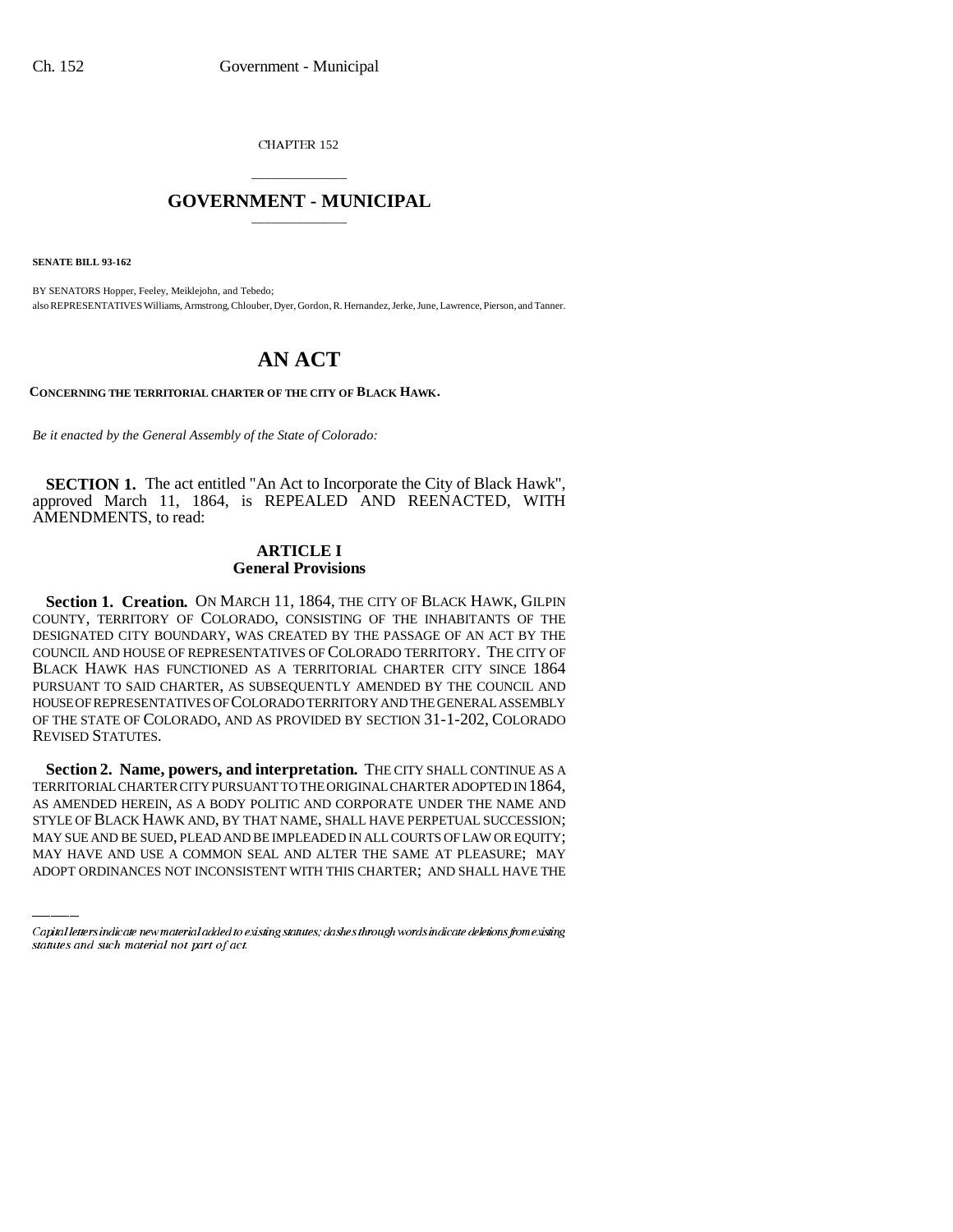Government - Municipal Ch. 152

RIGHT OF SELF-GOVERNMENT IN LOCAL AND MUNICIPAL MATTERS AND ALL THE POWERS CONFERRED BY THE CONSTITUTION AND STATUTES OF THE STATE OF COLORADO UPON MUNICIPAL CORPORATIONS, SUBJECT ONLY TO THE SPECIFIC PROVISIONS OF THIS CHARTER WHICH MAY EXPAND, LIMIT, OR AMEND THE POWERS GRANTED TO STATUTORY MUNICIPALITIES. IT IS THE INTENT OF THE GENERAL ASSEMBLY TO LEGISLATIVELY OVERRULE CENTRAL CITY OPERA HOUSE ASSOCIATION v. CITY OF CENTRAL, 650 P.2d 1349 (Colo. App. 1982) AS APPLIED TO THIS CHARTER, TO THE EXTENT SUCH CASE OR PREVIOUS CASES CONSTRUING TERRITORIAL CHARTERS LIMIT TERRITORIAL CHARTER CITIES TO POWERS EXPRESSLY GRANTED. THE GENERAL ASSEMBLY INTENDS THAT THIS CHARTER SHALL BE BROADLY CONSTRUED TO PROVIDE THE CITY OF BLACK HAWK, ACTING BY ITS CITIZENS AND THROUGH ITS CITY COUNCIL, THE BROADEST RANGE OF POWER GRANTED MUNICIPALITIES BY COLORADO LAW AND AS PROVIDED IN THIS CHARTER. IF A POWER IS EXPRESSLY GRANTED OR GRANTED BY IMPLICATION TO MUNICIPALITIES BY THE GENERAL ASSEMBLY AND THERE IS NOT A CONFLICT BETWEEN THIS CHARTER AND SUCH STATUTE, THE CITY MAY EXERCISE THE POWER AS PROVIDED IN THE STATUTE. IF THERE IS A CONFLICT BETWEEN STATUTES GOVERNING MUNICIPALITIES GENERALLY AND THIS CHARTER, THIS CHARTER SHALL CONTROL.

Section 3. Boundaries. The BOUNDARIES OF THE CITY OF BLACK HAWK SHALL BE THE EXISTING BOUNDARIES, AS SUCH BOUNDARIES MAY BE AMENDED IN THE FUTURE IN ACCORDANCE WITH COLORADO LAW OR BY AMENDMENT OF THIS CHARTER. THE EXISTING BOUNDARIES INCLUDE THOSE BOUNDARIES DESCRIBED IN THE CHARTER ADOPTED MARCH 11,1864, AND ALL ADDITIONS THERETO. ON OR BEFORE DECEMBER 31, 1993, THE CITY SHALL ADOPT AND RECORD A SURVEY AND LEGAL DESCRIPTION WHICH SHALL BE THE BOUNDARIES OF THE CITY FOR PURPOSES OF ALL CLAIMS ARISING AFTER THE DATE OF RECORDATION THEREOF.

**Section 4. Specific powers.** THE INHABITANTS OF THE CITY OF BLACK HAWK, BY THE NAME AND STYLE AFORESAID, SHALL HAVE THE POWER TO SUE AND BE SUED, TO PLEAD AND BE IMPLEADED, AND TO DEFEND AND BE DEFENDED IN ALL COURTS OF LAW AND EQUITY AND IN ALL ACTIONS WHATSOEVER, TO ACQUIRE BY PURCHASE, GIFT, LEASE, OR CONDEMNATION, AND TO SELL, LEASE, MORTGAGE, MANAGE, CONTROL, RECEIVE, AND HOLD PROPERTY, BOTH REAL AND PERSONAL, EITHER IN OR BEYOND THE CITY FOR THE USE OF THE INHABITANTS OF SAID CITY. THE CITY ADOPTS BY REFERENCE ALL STATUTORY PROVISIONS GRANTING POWERS AND AUTHORITY TO MUNICIPALITIES, SPECIFICALLY INCLUDING, BUT NOT LIMITED TO, THOSE CONTAINED IN TITLES 13, 24, 29, 30, 31, 32, 37, 38, 39, 40, 42, AND 43, COLORADO REVISED STATUTES, AS THE SAME MAY BE FROM TIME TO TIME AMENDED, EXCEPT AS SPECIFICALLY PROVIDED IN THIS CHARTER, AS THOUGH THE SAME WERE SET FORTH IN THIS CHARTER VERBATIM. ALL POWERS OF THE CITY SHALL BE EXERCISED AS PROVIDED IN THIS CHARTER, AS PROVIDED BY ORDINANCE ADOPTED BY THE CITY COUNCIL WHICH DOES NOT CONFLICT WITH THIS CHARTER, AS PROVIDED BY STATE STATUTE WHICH IS NOT IN CONFLICT WITH THIS CHARTER, OR AS PROVIDED BY AN ORDINANCE ADOPTED IN ACCORDANCE WITH THIS CHARTER.

**Section 5. Form of government.** THE CITY OF BLACK HAWK SHALL OPERATE BY A COUNCIL-MANAGER FORM OF GOVERNMENT AS PROVIDED BY ORDINANCE. ALL POWERS OF THE CITY SHALL BE VESTED IN AN ELECTED CITY COUNCIL, WHICH SHALL ENACT LOCAL LEGISLATION, ADOPT BUDGETS, DETERMINE POLICIES, AND APPOINT CITY OFFICERS, INCLUDING THE CITY MANAGER, THE CITY ATTORNEY, AND THE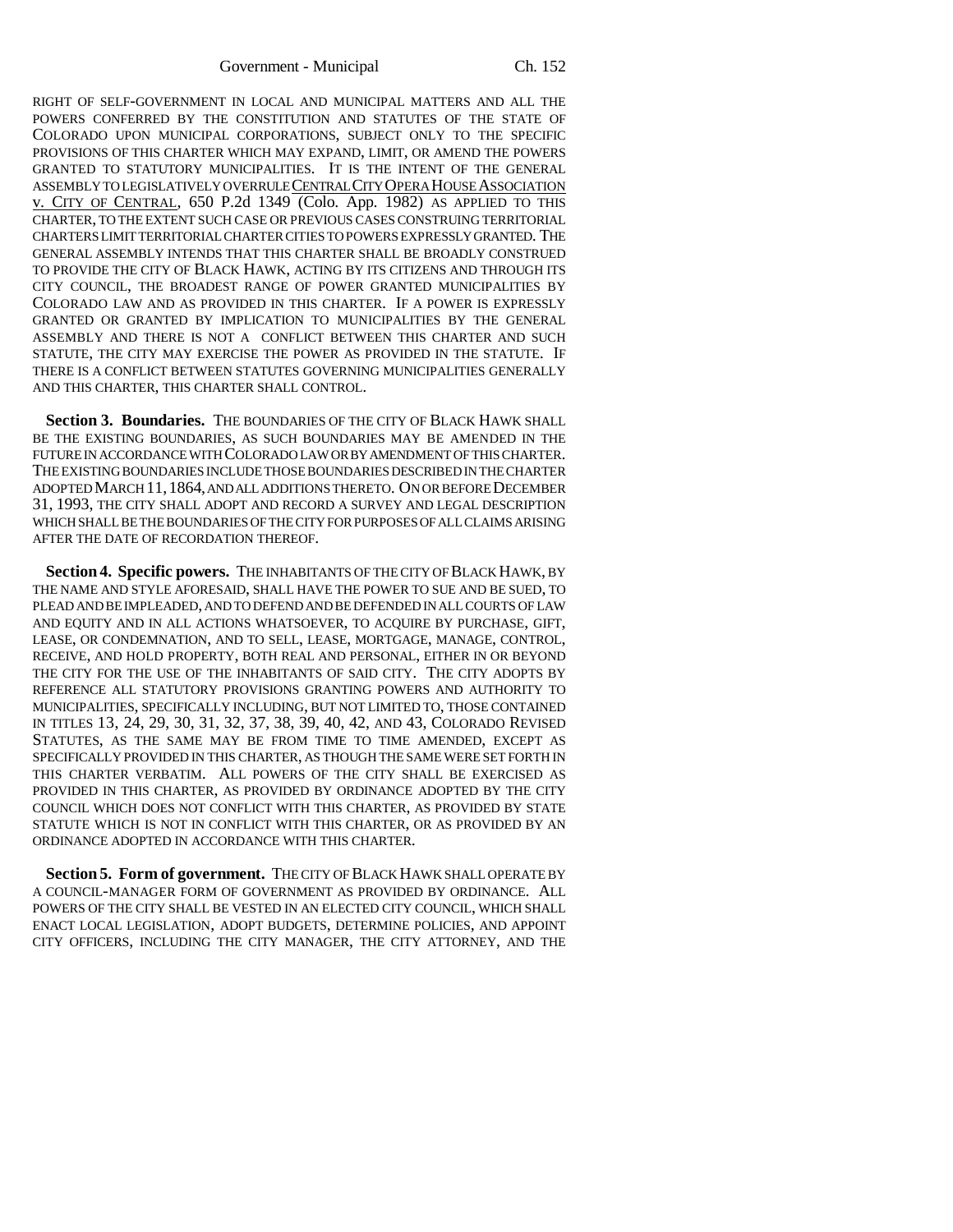MUNICIPAL JUDGE. THE CITY MANAGER SHALL EXECUTE THE LAWS AND ADMINISTER THE CITY GOVERNMENT AS PROVIDED BY ORDINANCE ADOPTED BY THE CITY COUNCIL.

**Section 6. Recall.** THE MAYOR OR ANY ALDERMAN WHO HAS SERVED AT LEAST SIX MONTHS OF SUCH ALDERMAN'S TERM OF OFFICE MAY BE RECALLED BY THE REGISTERED ELECTORS OF THE CITY IN ACCORDANCE WITH ARTICLE XXI OF THE COLORADO CONSTITUTION. THE COUNCIL MAY ADOPT PROCEDURES BY ORDINANCE FOR THE EXERCISE OF THE RIGHT TO RECALL. THE STATUTORY PROCEDURES FOR EXERCISE OF THE RIGHT TO RECALL ARE HEREBY ADOPTED; EXCEPT THAT, SUCH PROCEDURES MAY BE SUPERSEDED OR SUPPLEMENTED BY ORDINANCE ADOPTED BY THE COUNCIL. A PETITION FOR RECALL MUST CONTAIN THE SIGNATURES OF REGISTERED ELECTORS EQUAL TO TWENTY-FIVE PERCENT OF THE ENTIRE VOTE CAST AT THE LAST PRECEDING ELECTION FOR ALL CANDIDATES FOR OFFICE WHICH THE INCUMBENT SOUGHT TO BE RECALLED OCCUPIES; PROVIDED, IF THE INCUMBENT HAS BEEN SUBJECT TO A RECALL PETITION AND ELECTION DURING THE INCUMBENT'S PRESENT TERM, NO FURTHER RECALL PETITION SHALL BE FILED AGAINST THE SAME OFFICER DURING THE TERM UNLESS THE RECALL PETITION CONTAINS THE SIGNATURES OF REGISTERED ELECTORS EQUAL TO FIFTY PERCENT OF THE VOTES CAST AT THE LAST PRECEDING ELECTION FOR ALL OF THE CANDIDATES FOR THE OFFICE HELD BY THE INCUMBENT.

## **ARTICLE II City Council**

Section 1. City council. THERE SHALL BE A CITY COUNCIL, TO CONSIST OF A MAYOR AND BOARD OF ALDERMEN, WHO SHALL BE NOMINATED AND ELECTED AT LARGE. THE CITY COUNCIL MAY, BY ORDINANCE, DIVIDE THE CITY INTO WARDS, ALTER THE BOUNDARIES THEREOF, AND ERECT ADDITIONAL WARDS AS THE OCCASION MAY REQUIRE.

**Section 2. Mayor.** THE MAYOR SHALL BE THE CHIEF EXECUTIVE OFFICER OF THE CITY AS DEFINED BY ORDINANCE, SHALL PRESIDE AT ALL MEETINGS OF THE CITY COUNCIL, AND SHALL EXERCISE SUCH POWERS AND PERFORM SUCH OTHER DUTIES AS ARE OR MAY BE CONFERRED AND IMPOSED UPON THE MAYOR BY THIS CHARTER, BY ORDINANCE, OR BY OTHER APPLICABLE LAW. THE MAYOR SHALL BE RECOGNIZED AS THE HEAD OF THE CITY GOVERNMENT FOR ALL CEREMONIAL AND LEGAL PURPOSES AND SHALL EXECUTE AND AUTHENTICATE LEGAL INSTRUMENTS REQUIRING THE MAYOR'S SIGNATURE AS SUCH OFFICIAL. THE MAYOR SHALL HAVE ALL OF THE POWERS, RIGHTS, AND PRIVILEGES OF AN ALDERMAN; EXCEPT THAT, THE MAYOR SHALL NOT VOTE EXCEPT IN THE CASE OF A TIE VOTE. IN CASE OF NON-ATTENDANCE OF THE MAYOR AT ANY MEETING, THE BOARD OF ALDERMEN SHALL APPOINT ONE OF THEIR OWN MEMBERS AS CHAIRPERSON, WHO SHALL PRESIDE AT THE MEETING AND SHALL NOT THEREBY LOSE THE RIGHT TO VOTE ON ANY QUESTION BEFORE THE BOARD. THE MAYOR SHALL, FROM TIME TO TIME, COMMUNICATE TO THE ALDERMEN INFORMATION AND RECOMMEND ALL SUCH MEASURES AS, IN THE MAYOR'S OPINION, MAY TEND TO THE IMPROVEMENT OF THE FINANCES, POLICE, HEALTH, SECURITY, COMFORT, AND ORNAMENT OF THE CITY.

Section 3. Number of aldermen. (1) THE BOARD OF ALDERMEN SHALL CONSIST OF SIX MEMBERS; EXCEPT THAT, THE ALDERMEN OF THE CITY OF BLACK HAWK MAY BE REDUCED IN NUMBER FROM SIX TO FOUR OR AGAIN INCREASED FROM FOUR TO SIX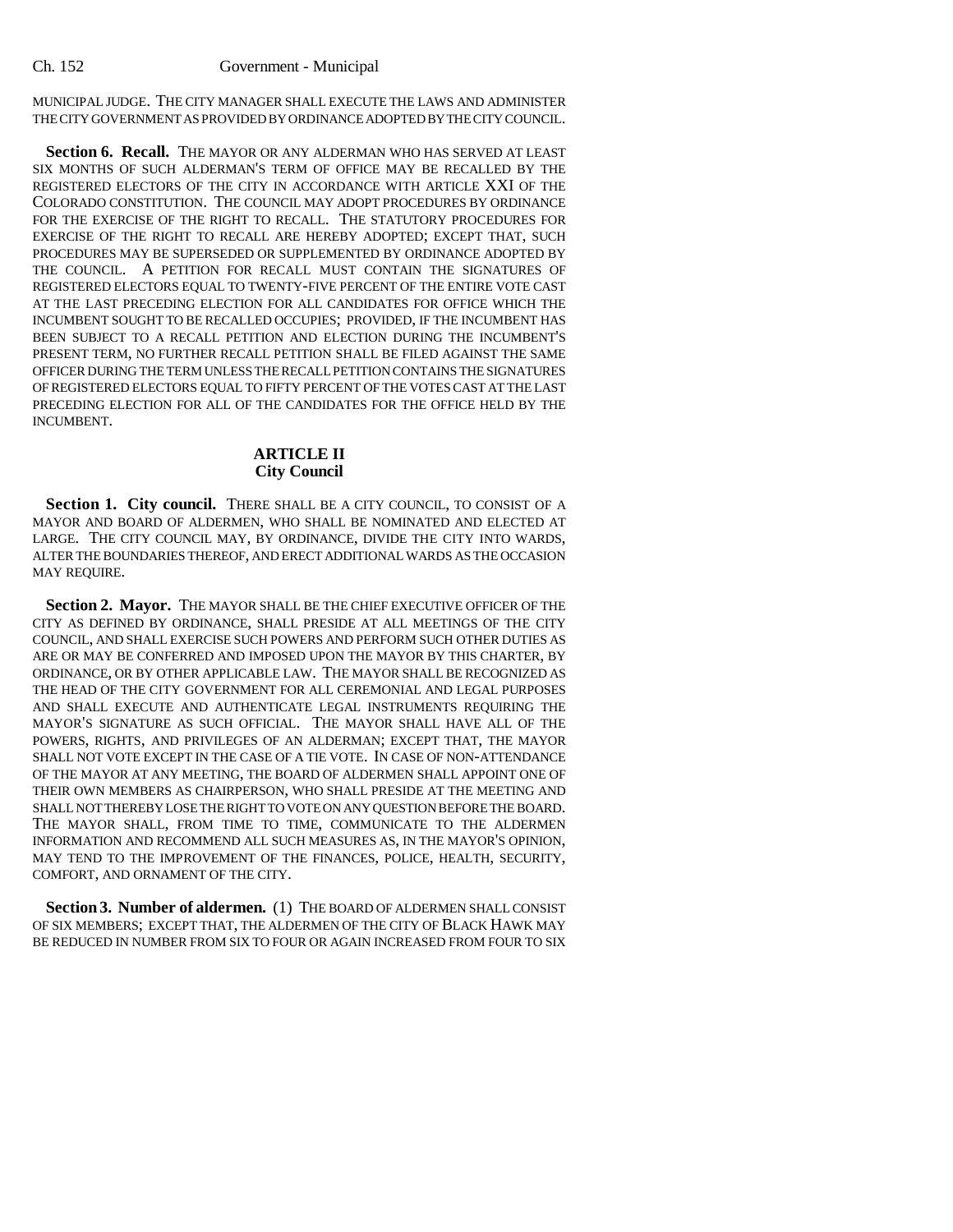IN THE MANNER PROVIDED IN THIS SECTION.

(2) WHEN A PETITION SIGNED BY FIVE PERCENT OF THE REGISTERED ELECTORS OF THE CITY REQUESTING AN ELECTION FOR THE PURPOSE OF REDUCING THE NUMBER OF ALDERMEN FROM SIX TO FOUR IS PRESENTED TO THE CITY COUNCIL OR WHEN THE ALDERMEN DETERMINE BY MAJORITY VOTE THAT SUCH A REDUCTION IN THE SIZE OF THE COUNCIL WOULD BE IN THE INTEREST OF THE CITY, THE COUNCIL SHALL ADOPT AN ORDINANCE CALLING FOR SUCH AN ELECTION TO BE HELD WITHIN FOUR CALENDAR MONTHS FROM THE DATE OF PRESENTATION OF THE PETITION.

(3) SUCH ELECTION MAY BE HELD IN CONNECTION WITH ANY REGULAR OR SPECIAL ELECTION. IN THE EVENT THAT THE ISSUE IS APPROVED AT THE ELECTION, THREE MEMBERS OF THE CITY COUNCIL SHALL CONSTITUTE A QUORUM FOR THE TRANSACTION OF BUSINESS, AND THE LEGISLATIVE AND CORPORATE AUTHORITY OF THE CITY SHALL BE VESTED IN THE CITY COUNCIL CONSISTING OF ONE MAYOR AND FOUR ALDERMEN. THE APPROVAL OF A CHANGE REDUCING THE NUMBER OF ALDERMEN FROM SIX TO FOUR SHALL NOT HAVE THE EFFECT OF REDUCING THE TERM FOR WHICH ANY ALDERMAN WAS PREVIOUSLY ELECTED.

(4) WHERE THE NUMBER OF ALDERMEN HAS BEEN REDUCED FROM SIX TO FOUR, AN ELECTION ON THE ISSUE OF INCREASING THE NUMBER OF ALDERMEN FROM FOUR TO SIX MAY BE HELD AT ANY TIME SUBSEQUENT TO TWO YEARS FOLLOWING THE ELECTION REDUCING THE NUMBER OF ALDERMEN FROM SIX TO FOUR. NO NEW PETITION REQUESTING AN ELECTION TO REDUCE OR INCREASE THE NUMBER OF ALDERMEN MAY BE FILED OR ACCEPTED BY THE CITY COUNCIL, NOR MAY THE COUNCIL REFER ANY SUCH ISSUE TO THE VOTERS, FOR A PERIOD OF TWO YEARS FOLLOWING AN ELECTION FOR THE PURPOSE OF INCREASING OR REDUCING THE NUMBER OF ALDERMEN.

Section 4. Qualifications. NO PERSON SHALL BE ELIGIBLE FOR CITY COUNCIL UNLESS AT THE TIME OF ELECTION SUCH PERSON HAS RESIDED WITHIN THE CITY ONE YEAR IMMEDIATELY PRECEDING SUCH ELECTION OR FOR SUCH LONGER PERIOD OF TIME AS MAY BE DETERMINED BY ORDINANCE, IS A REGISTERED ELECTOR, AND IS A CITIZEN OF THE UNITED STATES. NO PERSON SHALL BE ELIGIBLE FOR THE OFFICE OF MAYOR UNLESS AT THE TIME OF ELECTION OR APPOINTMENT SUCH PERSON IS AT LEAST TWENTY-FIVE YEARS OF AGE. FOR PURPOSES OF THIS SECTION 4 AND DECLARING A VACANCY IN THE OFFICE OF MAYOR OR ALDERMAN OR ON ANY OTHER BOARD OR COMMISSION OF THE CITY, RESIDENCY SHALL MEAN THE PRIMARY PERMANENT DOMICILE OF A PERSON AS DETERMINED BY THE BOARD OF ALDERMEN. THE PRIMARY PERMANENT DOMICILE MAY BE DETERMINED FROM ACTIVITIES OF A PERSON TO ESTABLISH DOMICILE AS EVIDENCED BY THE RESIDENCE AT WHICH SUCH PERSON SPENDS A MAJORITY OF THE YEAR, THE LOCATION AND USE OF OTHER RESIDENCES USED BY SUCH PERSON, THE ADDRESS USED BY SUCH PERSON FOR IDENTIFICATION, CAR REGISTRATION, DRIVER'S LICENSE, STATE AND FEDERAL TAX RETURNS, REGULAR MAIL, AND ANY OTHER FACTORS WHICH THE BOARD DETERMINES INDICATE SUCH PERSON'S PRIMARY PERMANENT DOMICILE.

**Section 5. Compensation.** NOTWITHSTANDING THE PROVISIONS OF SECTIONS 31-4-406 AND 31-4-407, COLORADO REVISED STATUTES, THE CITY COUNCIL SHALL RECEIVE SUCH COMPENSATION AS SHALL BE FIXED BY ORDINANCE.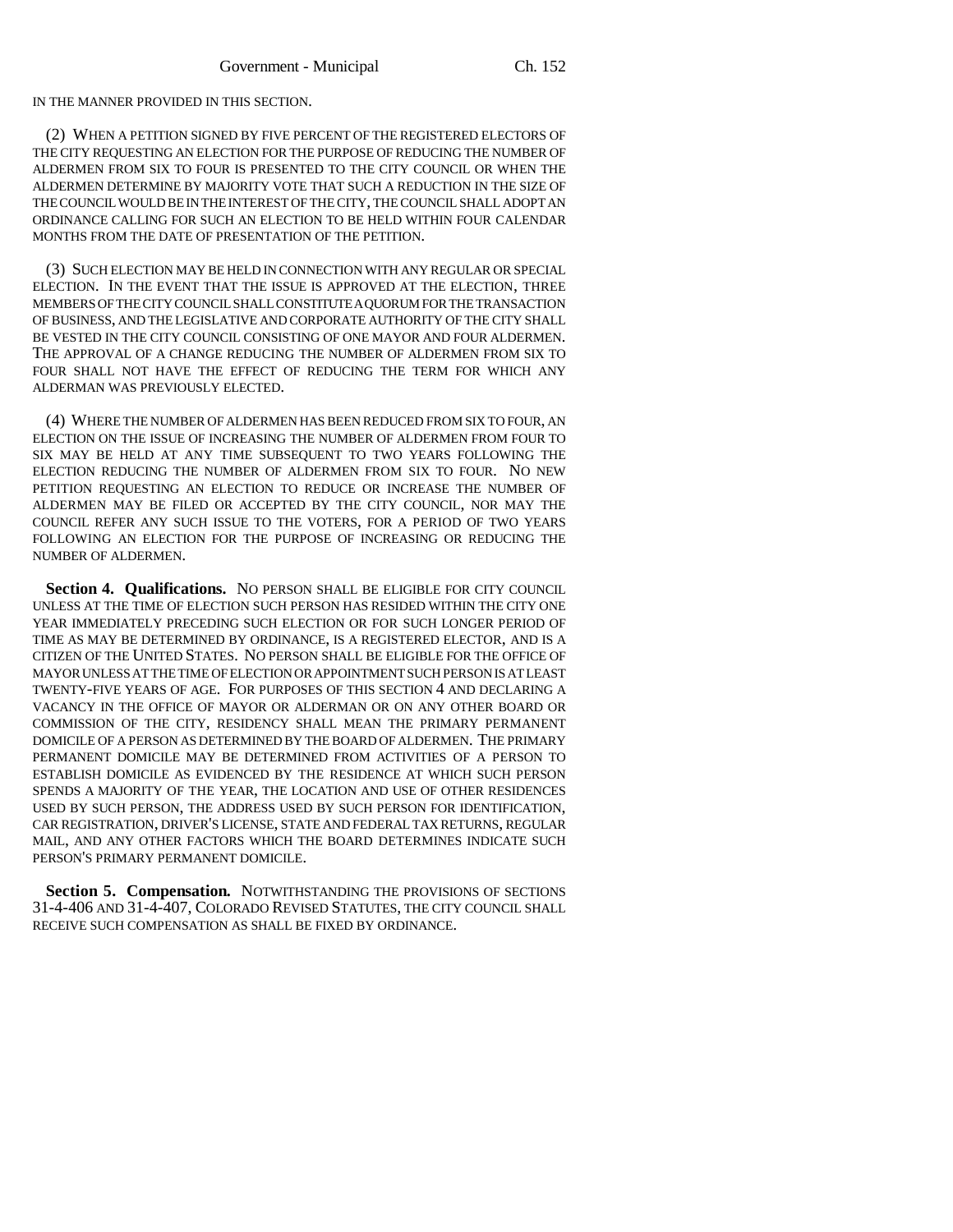Section 6. Quorum. A MAJORITY OF THE CITY COUNCIL SHALL CONSTITUTE A QUORUM TO DO BUSINESS, BUT A SMALLER NUMBER MAY ADJOURN FROM DAY TO DAY AND COMPEL THE ATTENDANCE OF ABSENT MEMBERS UNDER SUCH PENALTIES AS MAY BE PRESCRIBED BY ORDINANCE. A MAJORITY SHALL BE FOUR MEMBERS OF THE CITY COUNCIL, IF THERE ARE SIX ALDERMEN, OR THREE MEMBERS OF THE CITY COUNCIL, IF THERE ARE FOUR ALDERMEN.

Section 7. Rules of procedure. THE CITY COUNCIL SHALL HAVE THE POWER TO DETERMINE THE RULES OF ITS PROCEEDINGS, PUNISH ITS MEMBERS FOR DISORDERLY CONDUCT, AND, WITH THE CONCURRENCE OF TWO-THIRDS OF THE MEMBERS ELECTED, EXPEL A MEMBER.

Section 8. Record of proceedings. THE CITY COUNCIL SHALL KEEP A WRITTEN JOURNAL OF ITS PROCEEDINGS, AND THE YEAS AND NAYS, WHEN DEMANDED BY ANY MEMBER PRESENT, SHALL BE ENTERED ON THE JOURNAL. IT SHALL BE THE DUTY OF THE CITY CLERK TO KEEP A TRUE RECORD OF ALL THE PROCEEDINGS OF THE CITY COUNCIL, AND SUCH RECORD SHALL BE OPEN IN ALL BUSINESS HOURS TO THE INSPECTION OF ANY CITIZEN.

Section 9. Conflicts of interest. (1) NO MEMBER OF THE CITY COUNCIL, PLANNING COMMISSION, OR OTHER BOARD OR COMMISSION OF THE CITY WITH FINAL DECISION-MAKING AUTHORITY SHALL BE APPOINTED TO ANY OFFICE UNDER THE AUTHORITY OF THE CITY, WHICH SHALL HAVE BEEN CREATED, OR THE EMOLUMENTS OF WHICH SHALL HAVE BEEN INCREASED DURING THE TIME FOR WHICH SUCH MEMBER SHALL HAVE BEEN ELECTED.

(2) NO MEMBER OF THE COUNCIL, PLANNING COMMISSION, OR OTHER BOARD OR COMMISSION OF THE CITY SHALL BE A COMPENSATED EMPLOYEE OF THE CITY, NOR SHALL SUCH MEMBER HAVE ANY FINANCIAL INTEREST OR SUBSTANTIAL PERSONAL INTEREST, DIRECT OR INDIRECT, OR ANY APPARENT CONFLICT OF INTEREST WITH THE CITY. IN THE EVENT THAT ANY MEMBER OF THE COUNCIL, OR ANY BOARD OR COMMISSION, OR ANY PERSON BELONGING TO SUCH MEMBER'S FAMILY HAS OR COULD POTENTIALLY BE CONSTRUED AS HAVING A CONFLICT OF INTEREST, SUCH MEMBER SHALL DECLARE SUCH INTEREST PRIOR TO PARTICIPATING IN ANY DISCUSSION OR VOTING ON THE ISSUE OR AS SOON THEREAFTER AS THE INTEREST ACCRUES. IF ANY MEMBER OF THE COUNCIL, OR BOARD, OR COMMISSION FAILS TO DECLARE SUCH INTEREST, UPON DISCOVERY OF SUCH INTEREST, THE REMAINING MEMBERS OF THE COUNCIL, OR BOARD, OR COMMISSION SHALL DETERMINE WHETHER SAID INTEREST DOES IN FACT CONSTITUTE A CONFLICT OF INTEREST. IF SUCH CONFLICT IS ESTABLISHED, THE REMAINING MEMBERS OF THE COUNCIL, BOARD, OR COMMISSION SHALL TAKE ANY PROSPECTIVE OR RETROACTIVE ACTION THEY DEEM TO BE IN THE BEST INTEREST OF THE CITY, INCLUDING PROHIBITING THAT PERSON FROM VOTING ON OR PARTICIPATING IN AN ISSUE.

**Section 10. Oath of office.** THE MAYOR AND EACH ALDERMAN, BEFORE ENTERING UPON THE DUTIES OF OFFICE, SHALL TAKE AND SUBSCRIBE AN OATH, OR MAKE AN AFFIRMATION THAT THEY WILL SUPPORT AND DEFEND THE CONSTITUTIONS OF THE UNITED STATES AND THE STATE OF COLORADO AND THE LAWS OF THE CITY, AND WILL WELL AND TRULY PERFORM THE DUTIES OF THEIR OFFICE ACCORDING TO THE BEST OF THEIR UNDERSTANDING, KNOWLEDGE, AND ABILITY.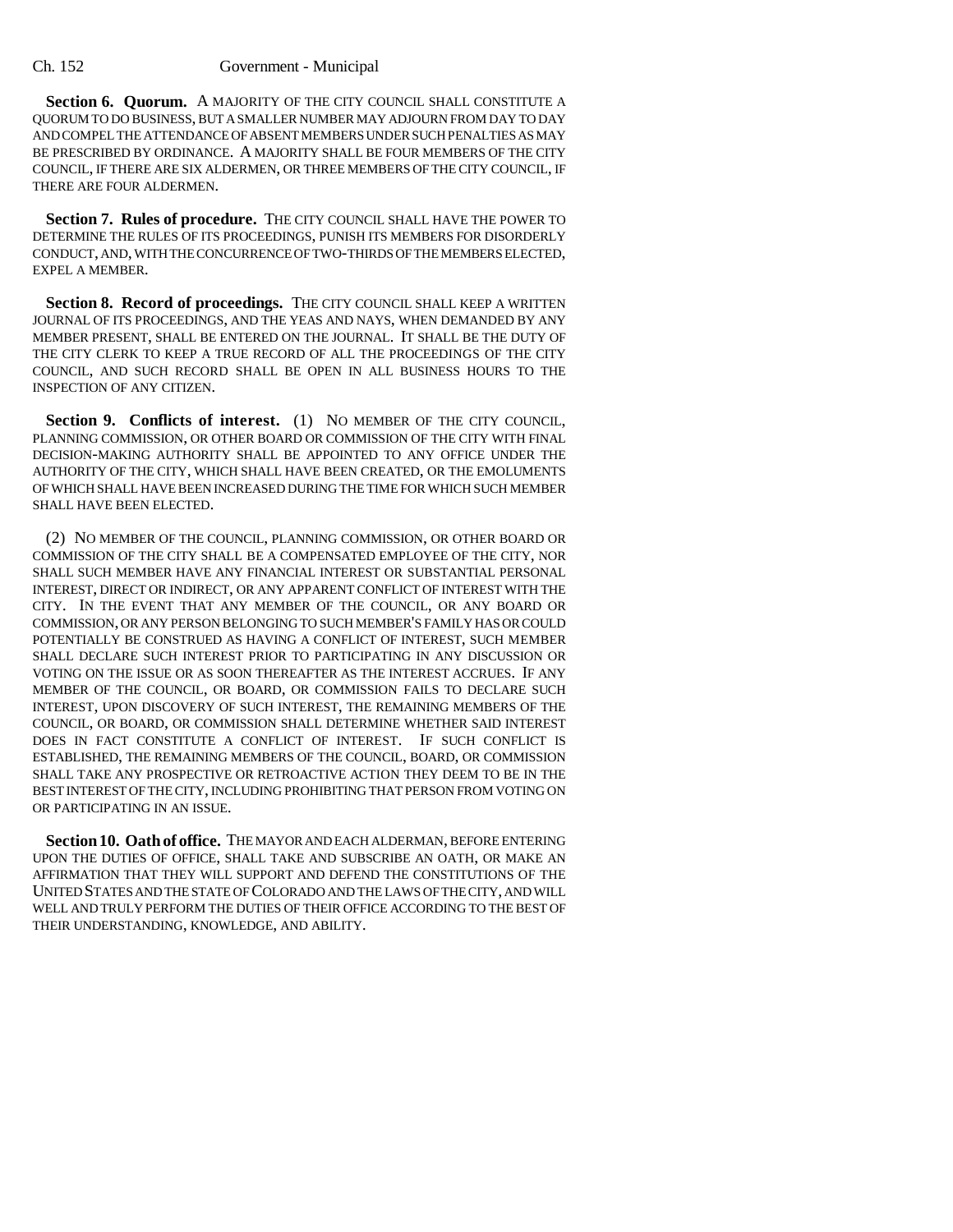**Section 11. Meetings.** THERE SHALL BE AT LEAST TWELVE STATED MEETINGS OF THE COUNCIL IN EACH YEAR, AT SUCH TIMES AND PLACES AS MAY BE PRESCRIBED BY THE CITY COUNCIL. THE CITY COUNCIL MAY SET SUCH OTHER MEETINGS AS THEY DEEM APPROPRIATE. THE MAYOR OR ANY TWO ALDERMEN MAY CALL SPECIAL MEETINGS OF THE CITY COUNCIL UPON TWENTY-FOUR HOURS WRITTEN NOTICE TO ALL MEMBERS OF THE COUNCIL. IN THE EVENT OF AN EMERGENCY, A SPECIAL MEETING MAY BE CALLED WITH LESS THAN TWENTY-FOUR HOURS NOTICE; EXCEPT THAT ANY ACTION TAKEN AT SUCH EMERGENCY MEETING SHALL BE RATIFIED AT A REGULAR OR SPECIAL MEETING OF THE COUNCIL WITHIN THIRTY DAYS, OR SUCH EMERGENCY ACTION SHALL BE NULL AND VOID. ALL MEETINGS, EXCEPT EXECUTIVE SESSIONS AS DEFINED BY ORDINANCE, SHALL BE OPEN TO THE PUBLIC.

**Section 12. Terms of office.** THE MAYOR AND THE BOARD OF ALDERMEN SHALL SERVE FOR FOUR-YEAR TERMS COMMENCING AT THE REGULAR BIENNIAL ELECTION IN 1994. THE TERMS FOR THE ALDERMEN SHALL BE STAGGERED SO THAT AT EACH ELECTION FOLLOWING THE BIENNIAL ELECTION IN 1994, ONE-HALF OF THE BOARD MEMBERS ARE ELECTED TO FOUR-YEAR TERMS AT EACH ELECTION. TO COMMENCE THE STAGGERING OF TERMS, AT THE BIENNIAL ELECTION IN 1994, THE BOARD OF ALDERMEN SHALL BE VOTED ON AND THE THREE CANDIDATES, IF THE BOARD CONSISTS OF SIX MEMBERS, OR THE TWO CANDIDATES, IF THE BOARD CONSISTS OF FOUR MEMBERS, RECEIVING THE HIGHEST NUMBER OF VOTES SHALL BE ELECTED TO FOUR-YEAR TERMS AND THE REMAINING MEMBERS RECEIVING THE NEXT HIGHEST NUMBER OF VOTES SHALL BE ELECTED TO TWO-YEAR TERMS. AT THE BIENNIAL ELECTION IN 1996, THE SUCCESSORS TO THE ALDERMEN RECEIVING TWO-YEAR TERMS IN 1994 SHALL BE ELECTED TO FOUR-YEAR TERMS. IN THE EVENT AN ALDERMAN OR THE MAYOR HAS BEEN APPOINTED OR ELECTED AT A SPECIAL ELECTION TO FILL A VACANCY, SUCH ALDERMAN'S OR THE MAYOR'S SUCCESSOR SHALL BE ELECTED TO A FOUR-YEAR TERM IF THE OFFICE VACATED WAS TO EXPIRE AT THE NEXT REGULAR BIENNIAL ELECTION AND A TWO-YEAR TERM IF THE TERM OF THE OFFICE VACATED WAS TO EXPIRE AT THE REGULAR BIENNIAL ELECTION TWO YEARS AFTER THE NEXT REGULAR BIENNIAL ELECTION. THE MAYOR AND ALDERMEN SHALL HOLD OFFICE FROM THE FIRST MEETING HELD AT LEAST TEN DAYS FROM THE CANVASS OF VOTES OF THE ELECTION AT WHICH THE MAYOR OR ALDERMAN WAS ELECTED UNTIL A SUCCESSOR IS ELECTED OR APPOINTED AND QUALIFIED.

**Section 13. Vacancies - removal.** THE MAYOR AND ALDERMEN SHALL HOLD THEIR RESPECTIVE OFFICES UNTIL THE EXPIRATION OF THE TERMS FOR WHICH THEY WERE RESPECTIVELY ELECTED, AND UNTIL THEIR SUCCESSORS ARE ELECTED AND QUALIFIED. IF ANY ALDERMAN, AFTER SUCH ALDERMAN'S ELECTION, MOVES TO A RESIDENCE OUTSIDE OF THE CITY, SUCH ALDERMAN'S OFFICE SHALL BE DECLARED VACATED. ANY VACANCIES THAT MAY NOW OR HEREAFTER EXIST OR OCCUR IN THE OFFICES OF MAYOR OR ALDERMAN SHALL BE FILLED BY THE BOARD OF ALDERMEN BY A VOTE OF A MAJORITY OF THE QUORUM, WITHIN SIXTY DAYS OF THE VACANCY. IF SUCH VACANCY IS NOT FILLED BY APPOINTMENT BY THE COUNCIL WITHIN SAID SIXTY DAYS AND A REGULAR ELECTION IS NOT SCHEDULED WITHIN ONE HUNDRED EIGHTY DAYS OF THE VACANCY, A SPECIAL ELECTION SHALL BE CALLED TO FILL THE VACANCY. A VACANCY MAY BE DECLARED BY COUNCIL IF A MEMBER HAS NOT ATTENDED COUNCIL MEETINGS OR RESIDED WITHIN THE CITY FOR FOUR MONTHS, AND SUCH ABSENCE IS NOT EXCUSED BY A MAJORITY OF THE REMAINDER OF THE COUNCIL, OR FOR ANY OTHER REASONS DETERMINED BY ORDINANCE. A VACANCY FILLED BY APPOINTMENT OR ELECTION SHALL BE UNTIL THE NEXT REGULAR BIENNIAL ELECTION.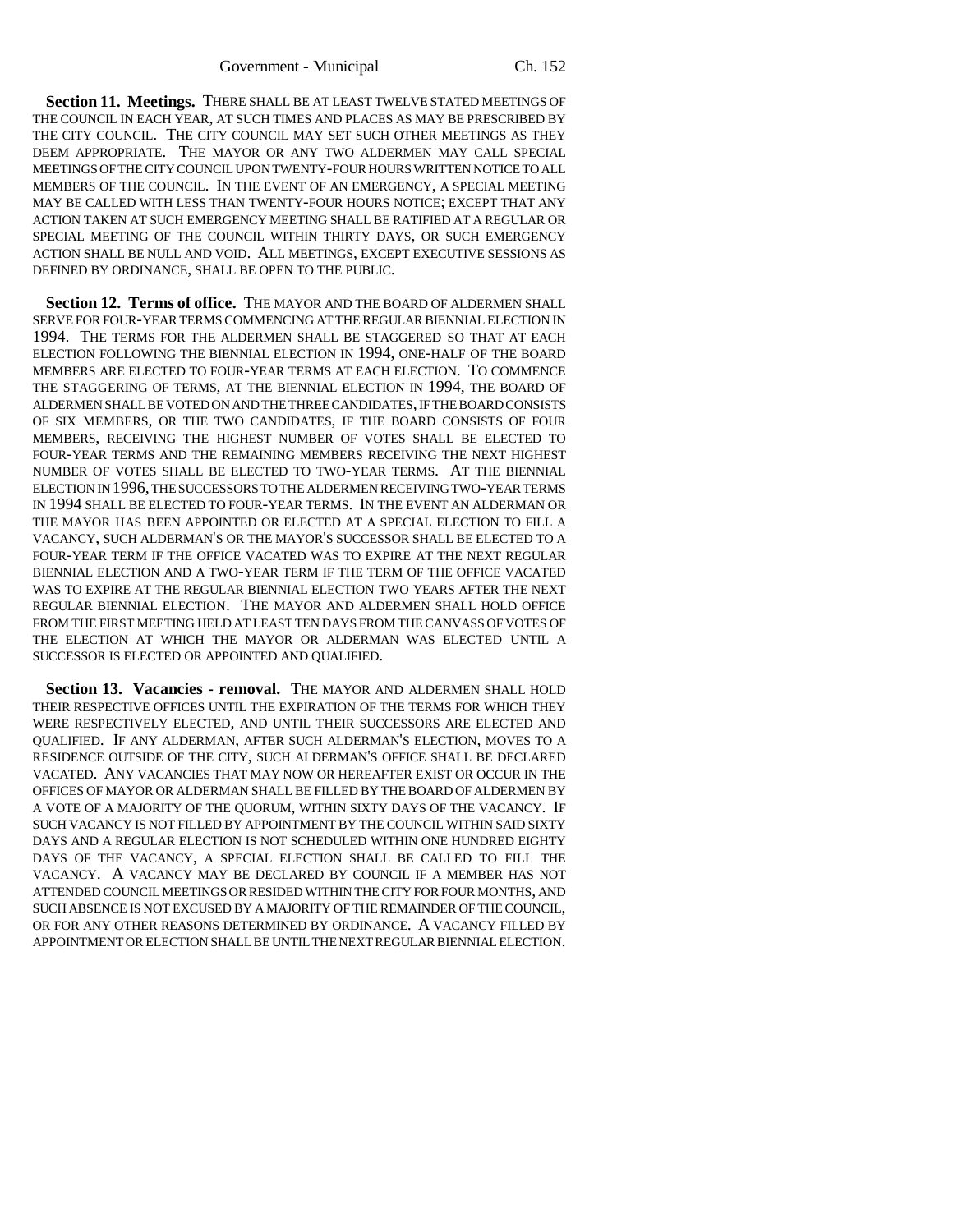**Section 14. Officers.** THE CITY COUNCIL SHALL HAVE THE POWER TO APPOINT ALL OFFICERS, EXCEPT SUCH AS ARE ELECTED OR OTHERWISE PROVIDED FOR IN THIS ACT, AND PROVIDE FOR THEIR DUTIES AND COMPENSATION. THE OFFICERS SHALL INCLUDE THE CITY MANAGER AND THE CITY ATTORNEY, BOTH OF WHOM SHALL SERVE AT THE PLEASURE OF THE COUNCIL, AND A MUNICIPAL JUDGE, WHO SHALL BE APPOINTED FOR A TWO-YEAR TERM.

**Section 15. Form of ordinance.** THE STYLE OF THE ORDINANCE SHALL BE "BE IT ORDAINED BY THE CITY COUNCIL OF THE CITY OF BLACK HAWK." AN ORDINANCE MAY BE ADOPTED AT THE SAME MEETING AT WHICH IT IS INTRODUCED. ORDINANCES PASSED BY THE CITY COUNCIL, SHALL BE SIGNED BY THE MAYOR AND ATTESTED BY THE CITY CLERK, AND SHALL BE PUBLISHED IN SOME NEWSPAPER DESIGNATED BY ORDINANCE, OR POSTED IN THREE PUBLIC PLACES IN SAID CITY, AND SHALL BE EFFECTIVE UPON PUBLICATION OR POSTING AS AFORESAID, EXCEPT EMERGENCY ORDINANCES WHICH SHALL BE EFFECTIVE WITHIN THREE DAYS OF PASSAGE BY TWO-THIRDS OF THE BOARD OF ALDERMEN PRESENT AT THE MEETING AT WHICH SUCH EMERGENCY ORDINANCE IS ADOPTED.

**Section 16. Codification of ordinances.** ALL ORDINANCES OF THE CITY COUNCIL MAY BE PROVEN BY THE SEAL OF THE CITY, AND WHEN PRINTED IN BOOK OR PAMPHLET FORM AND PURPORTING TO BE PRINTED AND PUBLISHED BY AUTHORITY OF THE CITY, THE SAME SHALL BE RECEIVED IN EVIDENCE IN ALL COURTS OF LAW AND EQUITY WITHOUT FURTHER PROOF.

## **ARTICLE III Elections**

Section 1. Dates of elections. (1) THE REGULAR BIENNIAL ELECTIONS OF THE CITY SHALL BE HELD ON THE FIRST TUESDAY IN APRIL, IN EVEN-NUMBERED YEARS. EXCEPT FOR THE ISSUES SPECIFIED IN SUBSECTION (2) OF THIS SECTION, A SPECIAL ELECTION MAY BE CALLED ON ANY ISSUE BY RESOLUTION OR ORDINANCE OF THE COUNCIL AT LEAST FORTY-FIVE DAYS IN ADVANCE OF SUCH ELECTION.

(2) ANY ELECTION FOR A NEW TAX, A TAX RATE INCREASE, A VALUATION FOR ASSESSMENT RATIO INCREASE FOR A PROPERTY CLASS, A MILL LEVY INCREASE FROM THE PREVIOUS YEAR, A TAX POLICY CHANGE DIRECTLY CAUSING A NET TAX REVENUE GAIN, APPROVAL OF A MULTIPLE-FISCAL YEAR DIRECT OR INDIRECT DEBT OR OTHER FINANCIAL OBLIGATION WITHOUT ADEQUATE CASH RESERVES, APPROVAL OF SPENDING LIMIT CHANGES, AND APPROVAL OF EMERGENCY TAXES, TO THE EXTENT SUCH ISSUES ARE GOVERNED BY SECTION 20 OF ARTICLE X OF THE COLORADO CONSTITUTION, SHALL BE HELD AT THE REGULAR BIENNIAL ELECTION OF THE CITY, THE STATE GENERAL ELECTION ON THE FIRST TUESDAY IN NOVEMBER OF ODD-NUMBERED YEARS, OR SUCH OTHER TIMES AS AUTHORIZED BY SECTION 20 OF ARTICLE X OF THE COLORADO CONSTITUTION.

**Section 2. Municipal election code adopted.** THE "COLORADO MUNICIPAL ELECTION CODE OF 1965", ARTICLE 10 OF TITLE 31,COLORADO REVISED STATUTES, IS HEREBY ADOPTED BY REFERENCE AND AS THE SAME MAY BE HEREAFTER AMENDED, AND SHALL APPLY TO ALL ELECTIONS WITHIN THE CITY, EXCEPT AS OTHERWISE PROVIDED IN THIS CHARTER OR AS OTHERWISE PROVIDED BY ORDINANCE ADOPTED IN ACCORDANCE WITH THIS CHARTER.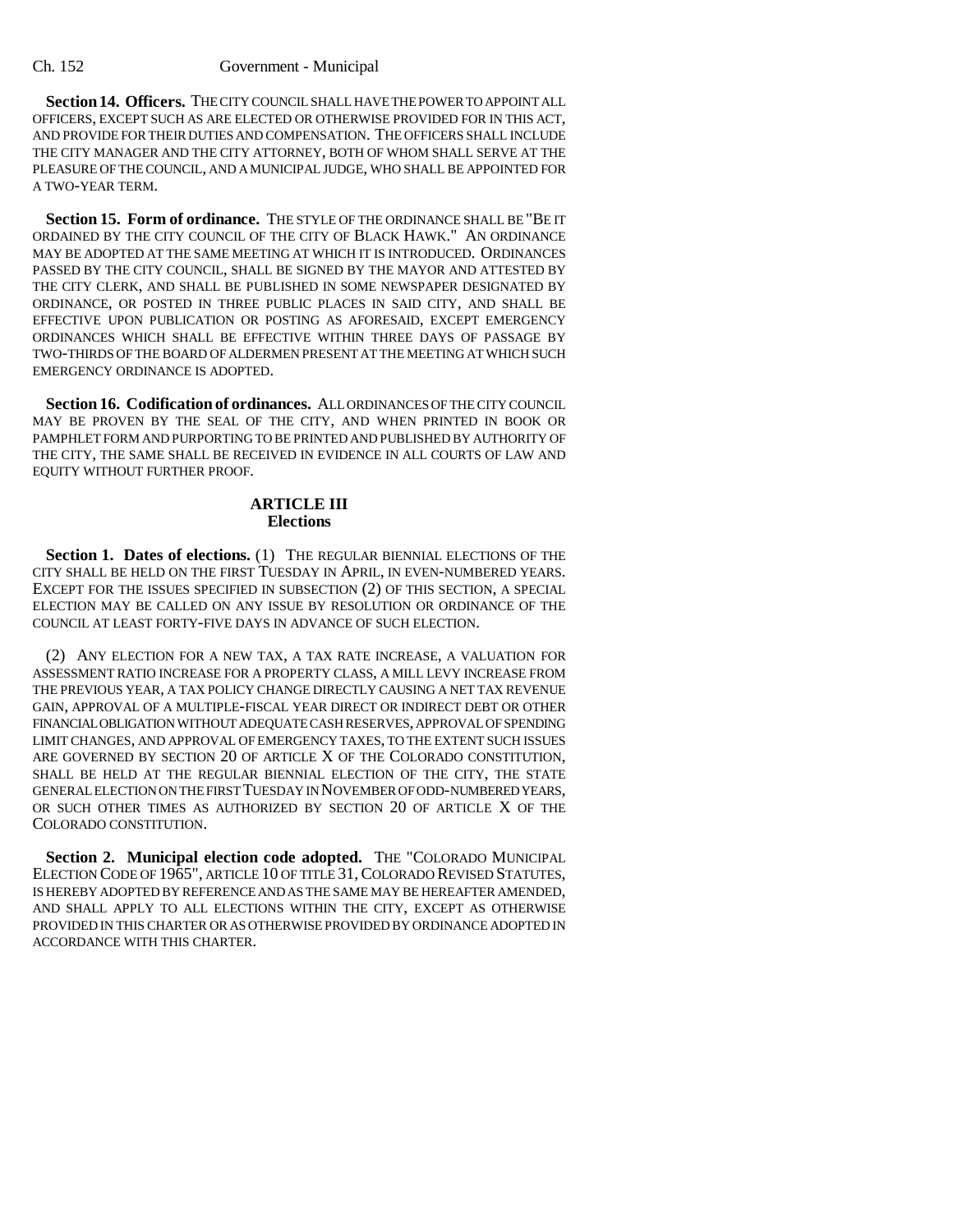**Section 3. Election issues.** THE CITY COUNCIL SHALL JUDGE THE QUALIFICATIONS AND ELECTION OF ITS OWN MEMBERS AND SHALL DETERMINE ALL CONTESTED ELECTIONS UNDER THIS CHARTER. WHENEVER THERE SHALL BE A TIE IN THE ELECTION OF AN ALDERMAN, THE JUDGES OF ELECTION SHALL CERTIFY THE FACTS TO THE MAYOR, WHO SHALL DETERMINE THE SAME BY LOT IN SUCH MANNER AS SHALL BE PROVIDED BY ORDINANCE. WHEN TWO OR MORE PERSONS SHALL HAVE AN EQUAL NUMBER OF VOTES FOR MAYOR, THE JUDGES OF ELECTION SHALL CERTIFY THE SAME TO THE BOARD OF ALDERMEN, WHO SHALL PROCEED TO DETERMINE THE SAME BY LOT OR AS MAY BE PROVIDED BY ORDINANCE. WHENEVER AN ELECTION FOR MAYOR SHALL BE CONTESTED, THE BOARD OF ALDERMEN SHALL DETERMINE THE SAME AS MAY BE PRESCRIBED BY ORDINANCE.

### **ARTICLE IV Initiative and Referendum**

**Section 1. General authority.** (1) **Initiative.** THE ELECTORS OF THE CITY SHALL HAVE THE POWER TO PROPOSE ANY ORDINANCE TO THE COUNCIL, IN ACCORDANCE WITH THE PROVISIONS OF THIS ARTICLE, EXCEPT FOR ORDINANCES RELATING TO BUDGET, CAPITAL PROGRAM, APPROPRIATION OF ANY REVENUES, LEVY OF TAXES, OR SALARIES OF CITY OFFICERS OR EMPLOYEES. IN THE EVENT COUNCIL FAILS TO ADOPT THE PROPOSED ORDINANCE WITHOUT ANY CHANGE IN SUBSTANCE, SUCH ORDINANCE SHALL BE SUBMITTED TO THE ELECTORS AT A CITY ELECTION FOR THEIR ACCEPTANCE OR REJECTION.

(2) **Referendum.** THE ELECTORS OF THE CITY SHALL HAVE THE POWER TO REQUIRE RECONSIDERATION BY THE COUNCIL OF ANY ORDINANCE, AND IF THE COUNCIL FAILS TO REPEAL AN ORDINANCE SO RECONSIDERED, TO APPROVE OR REJECT IT AT A CITY ELECTION, IN ACCORDANCE WITH THE PROVISIONS OF THIS ARTICLE. HOWEVER, THIS POWER OF REFERENDUM SHALL NOT EXTEND TO ORDINANCES RELATING TO THE CITY'S BUDGET, CAPITAL PROGRAM, APPROPRIATION OF FUNDS, SPECIAL ASSESSMENTS, PAYMENT OF AN EXISTING CONTRACTUAL OBLIGATION, CALLING OF A SPECIAL ELECTION, THE SALARIES OF CITY OFFICERS OR EMPLOYEES, AND ANY ORDINANCE NECESSARY FOR THE IMMEDIATE PRESERVATION OF THE PUBLIC HEALTH, SAFETY, AND WELFARE, OR FOR THE AUTHORIZATION OF ANY MUNICIPAL BORROWING REQUIRING AN ELECTION PURSUANT TO THIS CHARTER OR THE COLORADO CONSTITUTION.

(3) **Referral by council.** THE COUNCIL SHALL HAVE THE POWER ON ITS OWN MOTION TO SUBMIT ANY PROPOSED ORDINANCE OR QUESTION OF ANY NATURE TO A VOTE OF THE ELECTORS AT A REGULAR OR A SPECIAL ELECTION, WHICH SHALL BE A REFERENDUM UNDER SECTION 1 OF ARTICLE V OF THE COLORADO CONSTITUTION.

**Section 2. Commencement of proceedings, petitioner's committee; affidavit.** (1) ANY FIVE ELECTORS MAY COMMENCE INITIATIVE PROCEEDINGS BY FILING WITH THE CITY CLERK AN AFFIDAVIT STATING THEY WILL CONSTITUTE THE PETITIONER'S COMMITTEE. ANY FIVE ELECTORS MAY COMMENCE REFERENDUM PROCEEDINGS BY FILING WITH THE CITY CLERK, NO LATER THAN TEN DAYS AFTER FINAL ADOPTION OF THE ORDINANCE, AN AFFIDAVIT STATING THEY WILL CONSTITUTE THE PETITIONER'S COMMITTEE. THE AFFIDAVIT SHALL PROVIDE:

(a) THAT THE COMMITTEE SHALL BE RESPONSIBLE FOR CIRCULATING THE PETITION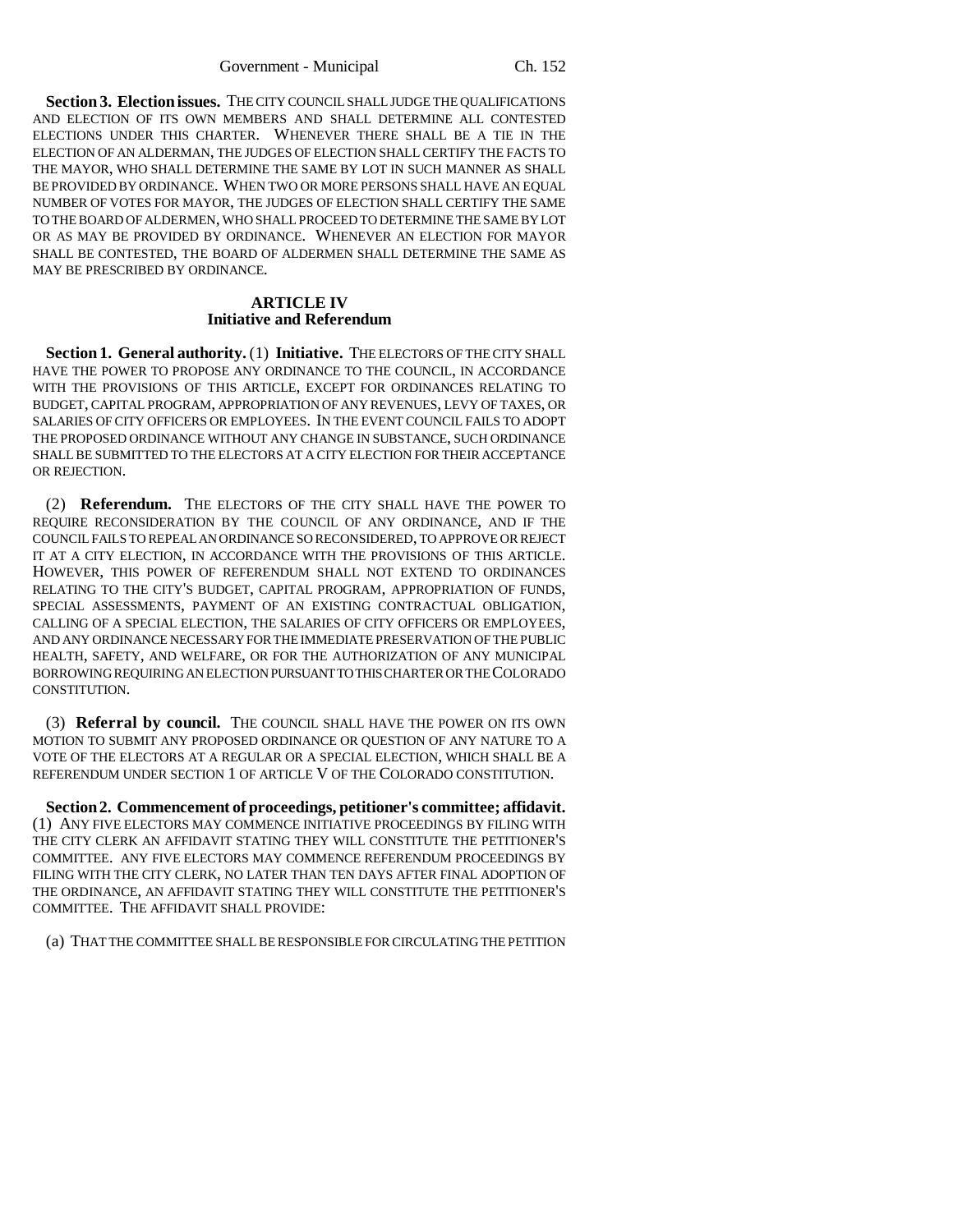AND FILING IT IN PROPER FORM;

(b) THE NAMES AND ADDRESSES OF THE COMMITTEE MEMBERS AND SPECIFY THE ADDRESS TO WHICH ALL NOTICES TO THE COMMITTEE ARE TO BE SENT; AND

(c) THE FULL TEXT OF THE PROPOSED INITIATIVE ORDINANCE OR CITE THE ORDINANCE SOUGHT TO BE RECONSIDERED.

**Section 3. Petitions.** (1) **Number of signatures.** INITIATIVE PETITIONS, ON THE DATE FILED, MUST BE SIGNED BY REGISTERED ELECTORS OF THE CITY IN AN AMOUNT EQUAL TO AT LEAST FIFTEEN PERCENT OF THE TOTAL NUMBER OF ELECTORS REGISTERED TO VOTE WITHIN THE CITY THIRTY DAYS PRIOR TO FILING THE PETITIONER'S AFFIDAVIT DESCRIBED IN SECTION 2 OF THIS ARTICLE. REFERENDUM PETITIONS, ON THE DATE FILED, MUST BE SIGNED BY REGISTERED ELECTORS OF THE CITY IN AN AMOUNT EQUAL TO AT LEAST TEN PERCENT OF THE TOTAL NUMBER OF ELECTORS REGISTERED TO VOTE WITHIN THE CITY THIRTY DAYS PRIOR TO FILING THE PETITIONER'S AFFIDAVIT DESCRIBED IN SECTION 2 OF THIS ARTICLE. THE NUMBER OF SIGNATURES REQUIRED FOR INITIATIVE OR REFERENDUM PETITIONS MAY BE REDUCED BY ORDINANCE.

(2) **Form and content.** ALL PAGES OF A PETITION SHALL BE UNIFORM IN STYLE AND SHALL BE FILED AS ONE INSTRUMENT. EACH SIGNATURE SHALL BE EXECUTED IN INK OR INDELIBLE PENCIL AND SHALL BE FOLLOWED BY THE PRINTED NAME AND ADDRESS OF THE PERSON SIGNING. PETITIONS SHALL CONTAIN OR HAVE ATTACHED THERETO THROUGHOUT THEIR CIRCULATION THE FULL TEXT OF THE ORDINANCE PROPOSED OR SOUGHT TO BE RECONSIDERED.

(3) **Affidavit of circulator.** EACH PAGE OF A PETITION SHALL HAVE ATTACHED TO IT WHEN FILED AN AFFIDAVIT EXECUTED BY THE CIRCULATOR THEREOF STATING:

(a) THAT THE AFFIANT PERSONALLY CIRCULATED THE PETITION;

(b) THE NUMBER OF SIGNATURES THEREON;

(c) THAT ALL SIGNATURES WERE AFFIXED IN THE AFFIANT'S PRESENCE;

(d) THAT THE AFFIANT BELIEVES THAT EACH SIGNATURE THEREON IS THE SIGNATURE OF THE PERSON WHOSE NAME IT PURPORTS TO BE;

(e) THAT EACH SIGNER IS A REGISTERED ELECTOR OF THE CITY AT THE TIME THEY SIGNED THE PETITION; AND

(f) THAT EACH SIGNER HAD AN OPPORTUNITY BEFORE SIGNING TO READ THE FULL TEXT OF THE ORDINANCE PROPOSED OR SOUGHT TO BE RECONSIDERED.

(4) **Time for circulation.** INITIATIVE PETITIONS WITH THE REQUIRED NUMBER OF SIGNATURES MUST BE FILED WITH THE CITY CLERK WITHIN ONE HUNDRED EIGHTY DAYS OF FILING OF THE PETITIONER'S COMMITTEE AFFIDAVIT. REFERENDUM PETITIONS WITH THE REQUIRED NUMBER OF SIGNATURES MUST BE FILED WITH THE CITY CLERK WITHIN THIRTY DAYS OF THE EFFECTIVE DATE OF THE ORDINANCE SOUGHT TO BE REPEALED.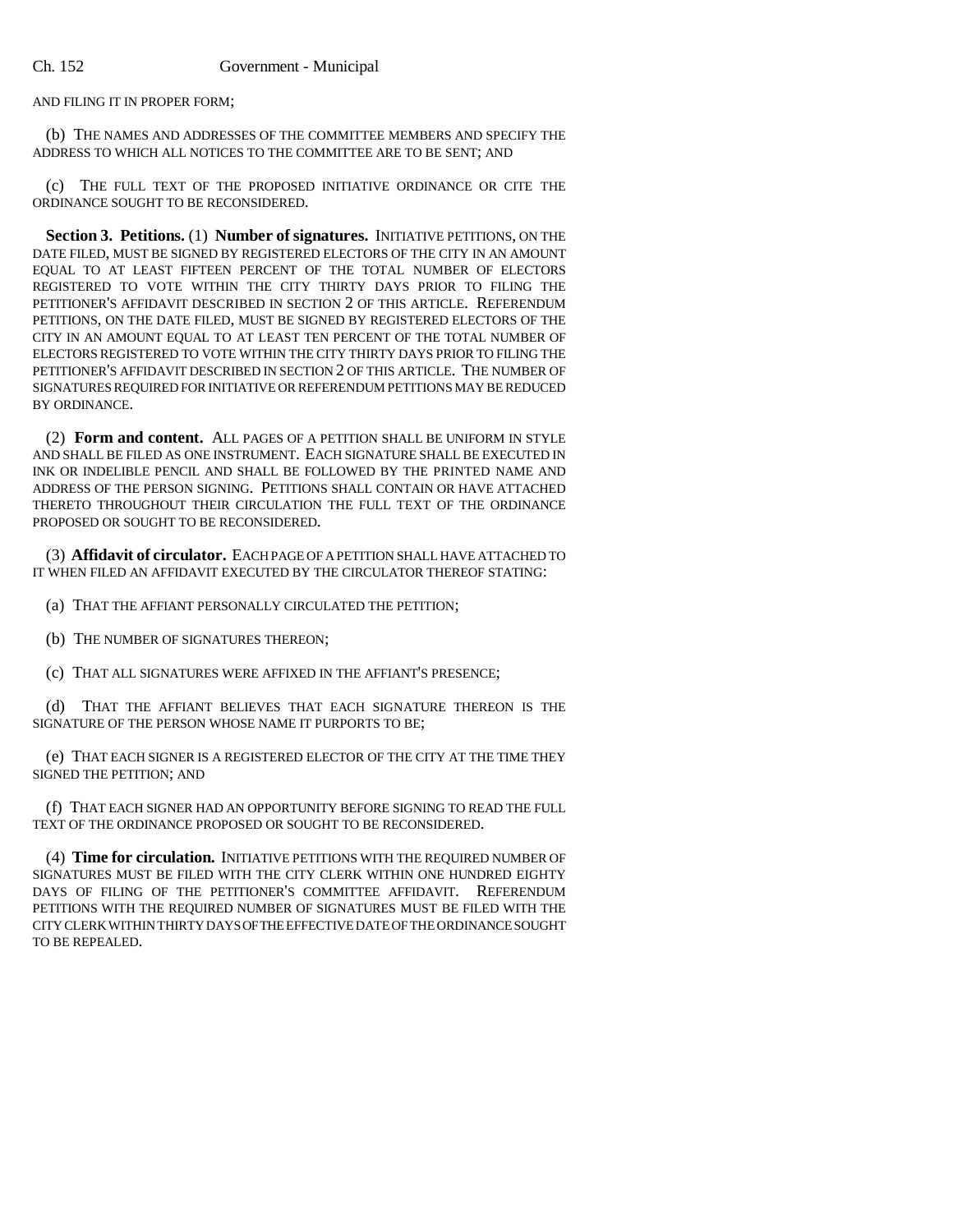(5) **Additional petition requirements.** CONSISTENT WITH THE PROVISIONS OF THIS CHARTER, THE COUNCIL MAY PRESCRIBE BY ORDINANCE ADDITIONAL PROCEDURES FOR FILING SUCH PETITIONS AND THE FORM OF SUCH PETITIONS.

**Section 4. Action on petitions.** (1) **Action by council.** WHEN AN INITIATIVE OR REFERENDUM PETITION HAS BEEN FINALLY DETERMINED SUFFICIENT, THE CITY COUNCIL, WITHIN FORTY-FIVE DAYS, SHALL CONSIDER THE PROPOSED INITIATIVE ORDINANCE OR RECONSIDER THE REFERRED ORDINANCE. THE COUNCIL SHALL HAVE THE POWER TO CHANGE THE DETAILED LANGUAGE OF ANY PROPOSED INITIATIVE ORDINANCE AND TO AFFIX THE TITLE THERETO, SO LONG AS THE GENERAL CHARACTER OF THE MEASURE WILL NOT BE SUBSTANTIALLY ALTERED. REPEAL OF ANY REFERRED ORDINANCE MAY BE EFFECTED ONLY BY A TWO-THIRDS VOTE OF THE ENTIRE BOARD OF ALDERMEN.

(2) **Submission to voters.** IF THE COUNCIL DOES NOT ADOPT AN INITIATED ORDINANCE OR REPEAL A REFERRED ORDINANCE, THE ELECTION ON A PROPOSED INITIATIVE OR REFERRED ORDINANCE SHALL BE HELD NOT LESS THAN THIRTY DAYS AND NOT LATER THAN ONE HUNDRED FIFTY DAYS FROM THE DATE OF THE FINAL COUNCIL VOTE THEREON. IF NO REGULAR ELECTION IS TO BE HELD WITHIN THE PERIOD PRESCRIBED IN THIS SUBSECTION (2), THE COUNCIL SHALL PROVIDE FOR A SPECIAL ELECTION; OTHERWISE, THE VOTE SHALL BE HELD AT THE SAME TIME AS SUCH REGULAR ELECTION. THE COUNCIL MAY AT ITS DISCRETION PROVIDE FOR A SPECIAL ELECTION AT AN EARLIER DATE WITHIN THE PERIOD PRESCRIBED IN THIS SUBSECTION (2). COPIES OF THE PROPOSED INITIATIVE OR REFERRED ORDINANCE SHALL BE MADE AVAILABLE TO THE PUBLIC WITHIN A REASONABLE TIME BEFORE THE ELECTION AND ALSO AT THE POLLS AT THE TIME OF THE ELECTION.

(3) **Withdrawal of petitions.** AN INITIATIVE OR REFERENDUM PETITION MAY BE WITHDRAWN AT ANY TIME PRIOR TO THE THIRTIETH DAY PRECEDING THE ELECTION SET BY THE CITY. WITHDRAWAL SHALL BE EFFECTED BY FILING WITH THE CITY CLERK A REQUEST FOR WITHDRAWAL SIGNED BY A MAJORITY OF THE PETITIONER'S COMMITTEE AND THE CONSENT OF THE MAJORITY OF THE COUNCIL. UPON THE FILING OF SUCH REQUEST AND COUNCIL APPROVAL, THE PETITION SHALL HAVE NO FURTHER FORCE OR EFFECT AND ALL PROCEEDINGS THEREON SHALL BE TERMINATED.

**Section 5. Results of election.** (1) IF A MAJORITY OF THE ELECTORS VOTING ON A PROPOSED INITIATIVE ORDINANCE VOTE IN ITS FAVOR, IT SHALL BE CONSIDERED ADOPTED UPON CERTIFICATION OF THE ELECTION RESULTS. IF A MAJORITY OF THE ELECTORS VOTING ON A REFERRED ORDINANCE VOTE AGAINST IT, IT SHALL BE CONSIDERED REPEALED UPON CERTIFICATION OF THE ELECTION RESULTS. IF CONFLICTING ORDINANCES ARE APPROVED AT THE SAME ELECTION, THE ORDINANCE RECEIVING THE GREATEST NUMBER OF AFFIRMATIVE VOTES SHALL PREVAIL.

(2) AN ORDINANCE ADOPTED BY THE ELECTORATE MAY NOT BE AMENDED OR REPEALED FOR A PERIOD OF SIX MONTHS AFTER THE DATE OF THE ELECTION AT WHICH IT WAS ADOPTED. AN ORDINANCE REPEALED BY THE ELECTORATE MAY NOT BE REENACTED FOR A PERIOD OF SIX MONTHS AFTER THE DATE OF THE ELECTION AT WHICH IT WAS REPEALED; EXCEPT THAT, ANY ORDINANCE MAY BE ADOPTED, AMENDED, OR REPEALED AT ANY TIME BY APPROPRIATE REFERENDUM OR INITIATIVE PROCEDURE IN ACCORDANCE WITH THE PROVISIONS OF THIS ARTICLE, OR, IF SUBMITTED TO THE ELECTORS BY THE COUNCIL ON ITS OWN MOTION.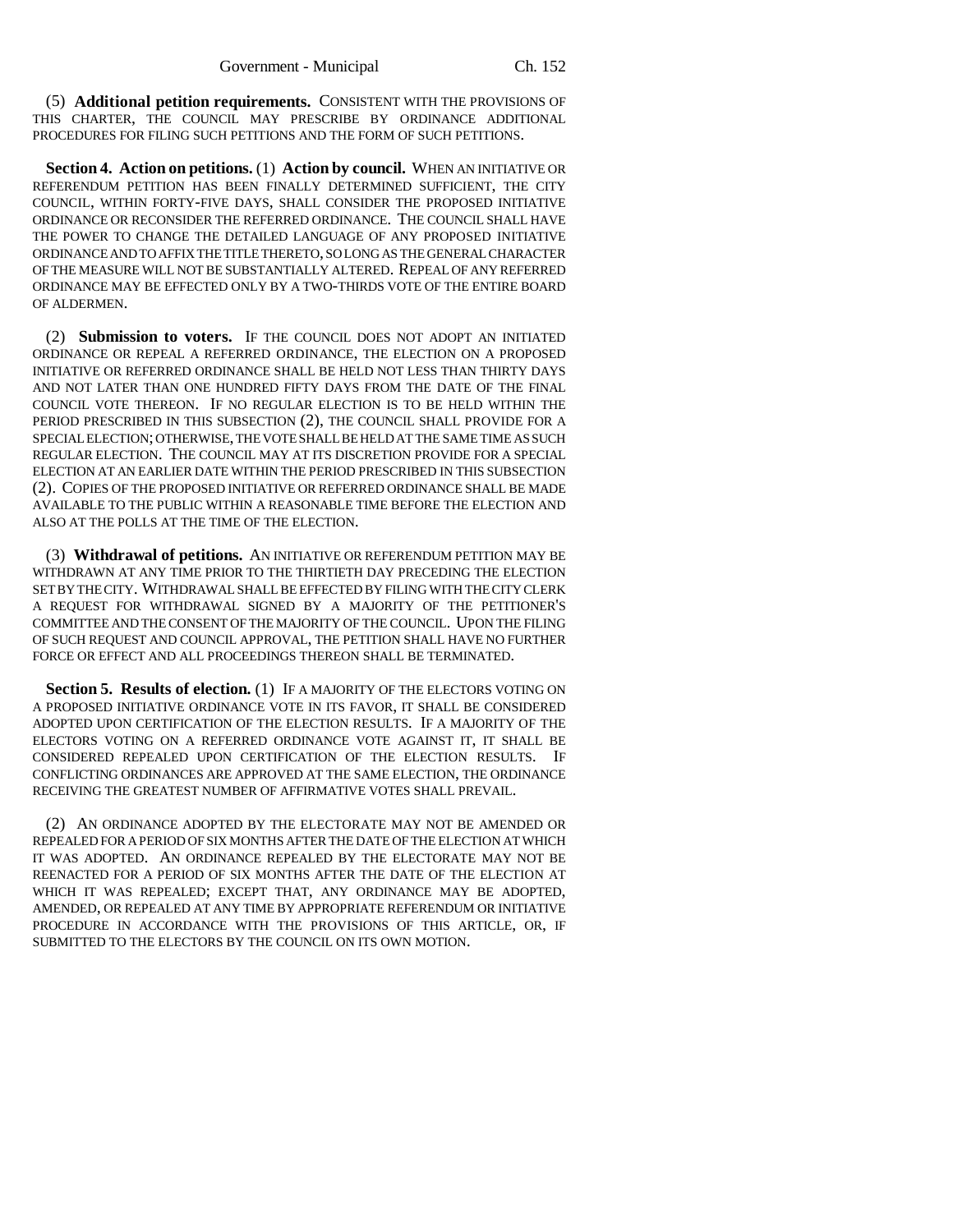### **ARTICLE V City Administration**

Section 1. City manager. THE CITY MANAGER SHALL BE THE CHIEF ADMINISTRATIVE OFFICER OF THE CITY AND SHALL SERVE AT THE PLEASURE OF THE COUNCIL. THE COUNCIL, BY A MAJORITY VOTE, SHALL APPOINT A CITY MANAGER WITHOUT DEFINITE TERM AND AT A SALARY TO BE FIXED, FROM TIME TO TIME, BY THE COUNCIL. THE CITY MANAGER SHALL BE RESPONSIBLE TO THE COUNCIL AND PERFORM SUCH DUTIES AS PROVIDED BY STATUTE OR ORDINANCE.

Section 2. City attorney. THE COUNCIL SHALL APPOINT A CITY ATTORNEY TO SERVE AT THE PLEASURE OF THE COUNCIL. THE CITY ATTORNEY SHALL BE AN ATTORNEY ADMITTED TO PRACTICE LAW IN COLORADO, WHO SHALL HAVE AT LEAST FIVE YEARS EXPERIENCE, PREFERABLY WITH EXPERIENCE IN COLORADO MUNICIPAL LAW. THE CITY ATTORNEY SHALL BE THE LEGAL REPRESENTATIVE OF THE CITY, SHALL ADVISE THE COUNCIL AND CITY OFFICIALS IN MATTERS RELATING TO THEIR OFFICIAL POWERS AND DUTIES, AND SHALL PERFORM SUCH OTHER DUTIES AS COUNCIL MAY PRESCRIBE BY ORDINANCE OR RESOLUTION.

Section 3. Municipal judge. THE COUNCIL SHALL APPOINT A MUNICIPAL JUDGE TO SERVE FOR A TWO-YEAR TERM, WHICH TERM MAY BE RENEWED AT THE DISCRETION OF THE COUNCIL. THE MUNICIPAL JUDGE SHALL BE AN ATTORNEY ADMITTED TO PRACTICE LAW IN COLORADO, WITH FIVE YEARS EXPERIENCE, PREFERABLY WITH EXPERIENCE AS A MUNICIPAL JUDGE. THE JUDGE MAY BE REMOVED FOR CAUSE AS PROVIDED BY THE CITY COUNCIL. THE PRESENT TERM OF THE OFFICE OF MUNICIPAL JUDGE SHALL EXPIRE AND THE NEW TERM COMMENCE ON JUNE 1, 1993.

Section 4. Commissions of aldermen. THE CITY COUNCIL SHALL ESTABLISH THREE COMMISSIONS, ONE EACH FOR POLICE, STREETS AND ROADS, AND WATER. THE CITY COUNCIL MAY ESTABLISH BY ORDINANCE, THE DUTIES, ROLES, AND RESPONSIBILITIES OF EACH COMMISSION AND, SUCH OTHER COMMISSIONS AS IT DEEMS APPROPRIATE. THE MEMBERS OF EACH COMMISSION SHALL BE APPOINTED BY THE MAYOR FROM THE BOARD OF ALDERMEN. THE COMMISSIONS MAY REVIEW MATTERS OF SIGNIFICANCE RELATED TO PURPOSES OF THE COMMISSION AND MAY ADVISE AND MAKE RECOMMENDATIONS OF POLICY, PROCEDURE, BUDGET, AND OTHER MATTERS AS DETERMINED BY ORDINANCE TO THE COUNCIL AND THE CITY MANAGER. EXCEPT AS PROVIDED IN THIS CHARTER OR BY ORDINANCE, NEITHER THE COMMISSIONS NOR THE MEMBERS THEREOF SHALL DICTATE THE APPOINTMENT OR REMOVAL OF ANY CITY EMPLOYEE, NOR SHALL THEY INTERFERE WITH OR GIVE DIRECTION ON JOB RELATED FUNCTIONS TO CITY EMPLOYEES. THE CITY MANAGER SHALL REPORT TO THE COMMISSIONS AS PROVIDED BY ORDINANCE.

**Section 5. Boards and commissions.** THE BOARD OF ALDERMEN MAY ESTABLISH, BY ORDINANCE, OTHER BOARDS AND COMMISSIONS AND THE AUTHORITY, DUTIES, RESPONSIBILITY, MEMBERSHIP, AND TERMS OF MEMBERSHIP OF SUCH BOARDS AND COMMISSIONS.

### **ARTICLE VI Powers and Authority**

**Section 1. Powers and authority.** (1) IN ADDITION TO ALL OF THE POWERS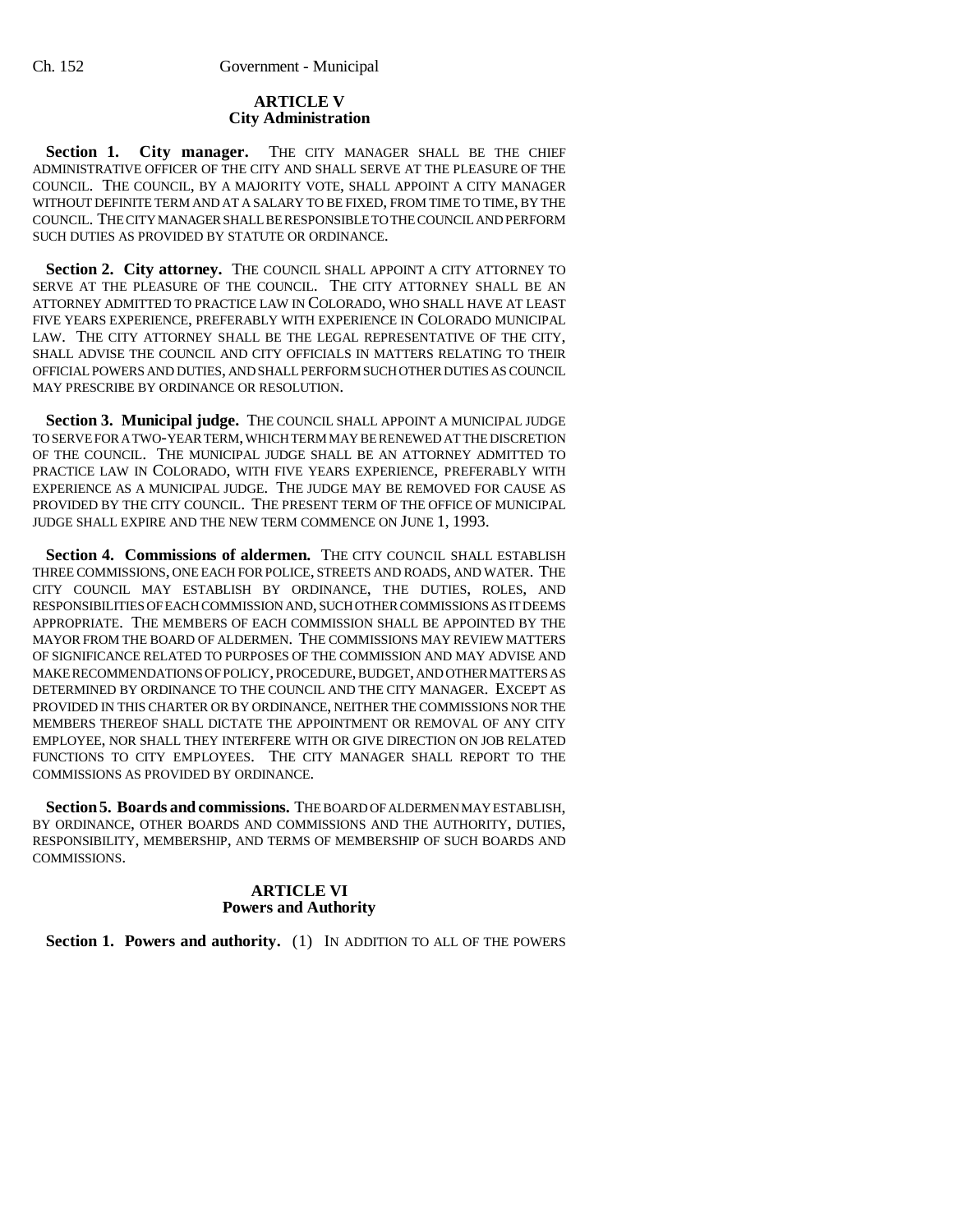EXPRESSLY GRANTED OR GRANTED BY IMPLICATION TO MUNICIPALITIES BY THE COLORADO CONSTITUTION, STATUTES OF THE STATE OF COLORADO, THIS CHARTER, AND ORDINANCES ADOPTED BY THE COUNCIL NOT IN CONFLICT WITH THIS CHARTER, THE CITY SHALL HAVE THE FOLLOWING POWERS AND AUTHORITY AND ALL POWERS NECESSARY TO IMPLEMENT SUCH POWERS AND AUTHORITY:

(a) TO LEVY GENERAL AD VALOREM TAXES UPON ALL THE TAXABLE PROPERTY LOCATED WITHIN THE LIMITS OF THE CITY OF BLACK HAWK, WHICH IS SUBJECT TO TAXATION FOR STATE, COUNTY, AND OTHER PURPOSES UNDER THE LAWS OF THE STATE OF COLORADO, AND IN THE MANNER PRESCRIBED THEREIN;

(b) TO IMPOSE AND COLLECT A SALES, OCCUPATIONAL, ADMISSIONS, LODGING, EXCISE, TRANSFER, OR USE TAX AND OTHER TAXES ON THE PERFORMANCE OF AN ACT, THE ENGAGING IN AN OCCUPATION, THE ENJOYMENT OF A PRIVILEGE IN THE CITY OF BLACK HAWK, OR FOR ANY OTHER PURPOSE. SUCH TAXES, INCLUDING SALES TAXES, MAY BE IMPOSED AT ANY RATE APPROVED BY ORDINANCE AND MAY BE COLLECTED BY THE CITY, AND THE CITY MAY PERFORM AUDITS OF ALL PERSONS, BUSINESSES, CORPORATIONS, OR FIRMS SUBJECT TO SUCH TAXES;

(c) TO ESTABLISH, SUPPORT, AND REGULATE COMMON SCHOOLS;

(d) TO BORROW MONEY ON THE CREDIT OF THE CITY;

(e) TO APPROPRIATE MONEY AND PROVIDE FOR THE PAYMENT OF THE DEBT AND EXPENSES OF THE CITY;

(f) TO MAKE REGULATIONS TO PREVENT THE INTRODUCTION OF CONTAGIOUS DISEASES IN THE CITY, TO MAKE QUARANTINE LAWS FOR THAT PURPOSE, AND TO ENFORCE THE SAME WITHIN FIVE MILES OF THE CITY;

(g) TO ESTABLISH HOSPITALS AND MAKE REGULATIONS FOR THE GOVERNMENT OF THE SAME;

(h) TO MAKE REGULATIONS TO SECURE THE GENERAL HEALTH OF THE INHABITANTS, TO DECLARE WHAT SHALL BE A NUISANCE, AND TO PREVENT AND REMOVE THE SAME AND ASSESS ALL DIRECT, INDIRECT, AND COLLECTION COSTS OF REMOVAL AGAINST THE REAL PROPERTY WHICH SHALL BECOME A PERPETUAL LIEN AGAINST THE PROPERTY AS PROVIDED BY ORDINANCE;

#### (i) TO PROVIDE THE CITY WITH WATER;

(j) TO OPEN, ALTER, ABOLISH, WIDEN, EXTEND, ESTABLISH, GRADE, PAVE, OR OTHERWISE IMPROVE AND KEEP IN REPAIR, STREETS, AVENUES, LANES, ALLEYS, SIDEWALKS, DRAINS, AND SEWERS. THE CITY COUNCIL SHALL HAVE THE POWER, BY ORDINANCE, TO LEVY AND COLLECT A SPECIAL TAX OR ASSESSMENT ON THE HOLDERS OF LOTS ON ANY STREET, LANE, AVENUE, OR ALLEY ACCORDING TO THEIR RESPECTIVE FRONTS OR OTHER REASONABLE BASIS, FOR THE PURPOSE OF GRADING, PAVING, WIDENING, IMPROVING, CONSTRUCTING, OR REPAIRING STREETS, AND LIGHTING SUCH STREETS, LANES, AVENUES, OR ALLEYS, AND PERFORMING SUCH OTHER IMPROVEMENTS AS MAY BE DEEMED NECESSARY; EXCEPT THAT, SUCH TAX OR ASSESSMENT SHALL NOT EXCEED THE ACTUAL COSTS OF SUCH IMPROVEMENTS AND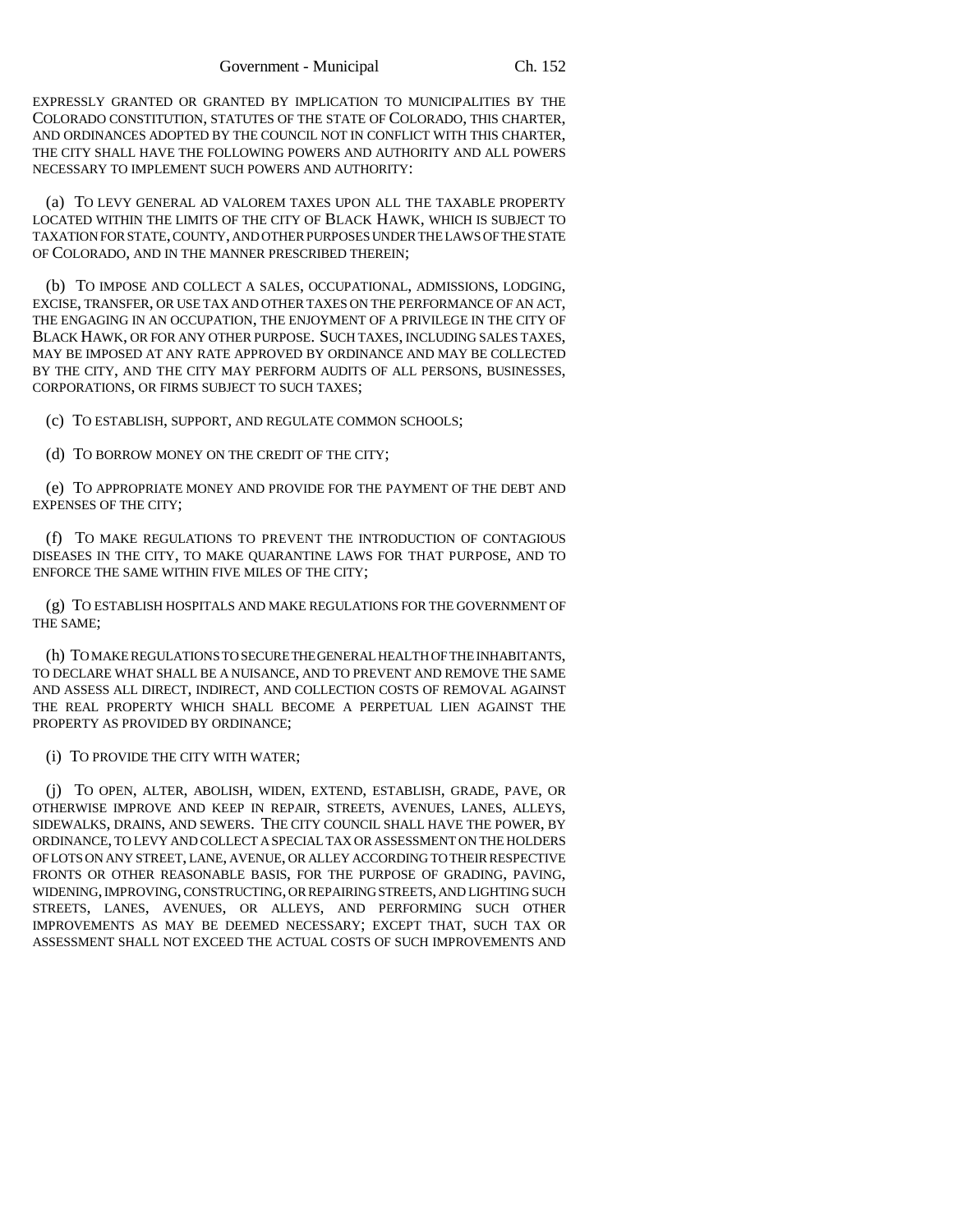SHALL BE COLLECTED IN THE SAME MANNER AS OTHER CITY TAXES.

(k) TO LICENSE, RESTRAIN, REGULATE, PROHIBIT, AND SUPPRESS TIPPLING HOUSES, GAMBLING HOUSES, BAWDY HOUSES, AND OTHER DISORDERLY HOUSES, AND THE SELLING AND GIVING AWAY OF ANY INTOXICATING OR MALT LIQUORS BY ANY PERSON WITHIN THE CITY, EXCEPT BY PERSONS DULY LICENSED.

(l) TO FORM A SPECIAL IMPROVEMENT DISTRICT TO PAY FOR PUBLIC IMPROVEMENTS AS PROVIDED BY COLORADO LAW;

(m) TO REGULATE THE POLICY OF THE CITY, TO IMPOSE FINES, FORFEITURES, AND PENALTIES FOR THE BREACH OF ANY ORDINANCE, AND TO PROVIDE FOR THE RECOVERY AND APPROPRIATION OF SUCH FINES AND FORFEITURES AND THE ENFORCEMENT OF SUCH PENALTIES. ALL MONEY COLLECTED UNDER OR BY AUTHORITY OF ANY CITY ORDINANCE SHALL BE DEEMED AND TAKEN TO BELONG TO THE CITY AND DISPOSED OF BY THE BOARD OF ALDERMEN, UNDER THE ORDINANCES OF THE CITY, FOR THE GENERAL USE AND BENEFIT OF THE INHABITANTS THEREOF. THE BOARD OF ALDERMEN SHALL HAVE THE POWER TO ENFORCE OBEDIENCE TO CITY ORDINANCES BY FINE OR BY IMPRISONMENT, OR BOTH.

(n) TO MAKE ALL ORDINANCES WHICH SHALL BE NECESSARY AND PROPER FOR CARRYING INTO EXECUTION THE POWERS SPECIFIED IN THIS ACT, SUCH ADDITIONAL POWERS INCIDENT THERETO, AND SUCH POWERS AS ARE NECESSARY TO PRESERVE AND PROTECT THE HEALTH, SAFETY, AND WELFARE OF PERSONS WITHIN THE CITY CONCERNING LOCAL AND MUNICIPAL MATTERS SO LONG AS SUCH ORDINANCES ARE NOT REPUGNANT TO OR INCONSISTENT WITH THE CONSTITUTION OF THE UNITED STATES, THE COLORADO CONSTITUTION, OR THIS CHARTER;

(o) TO DETERMINE BY ORDINANCE THE TRANSFER OF ANY REAL PROPERTY HELD BY THE CITY;

(p) TO ACQUIRE, CONSTRUCT, RECONSTRUCT, LEASE, IMPROVE, OR EXTEND ANY INCOME-PRODUCING FACILITIES OR PROJECTS, TO IMPOSE AND COLLECT RATES, FEES, OR CHARGES IN CONNECTION WITH SUCH FACILITIES OR PROJECTS, AND TO ISSUE BONDS PAYABLE SOLELY FROM SUCH RATES, FEES, OR CHARGES TO FINANCE SUCH FACILITIES OR PROJECTS;

(q) TO ACQUIRE, CONSTRUCT, LEASE, SELL, MORTGAGE, MANAGE, OR OPERATE A UTILITY, AN ENTERPRISE, OR ESTABLISH A SEPARATE ENTITY FOR WATER, SEWER, STREETS, POWER, PARKS, RECREATION, BURIAL, HISTORICAL, CULTURAL, HOUSING, DEVELOPMENT OR PROMOTION OF THE CITY, TELEPHONE, UTILITIES, TRANSPORTATION, TELEVISION RELAY, OR ANY OTHER PUBLIC PURPOSE, IN THE MANNER DETERMINED BY ORDINANCE;

(r) TO ACQUIRE PROPERTY WITHIN OR WITHOUT THE BOUNDARIES OF THE CITY BY CONDEMNATION FOR ANY PUBLIC PURPOSE AS DETERMINED BY THE CITY COUNCIL;

(s) TO INCLUDE TAXES AND ASSESSMENTS ON REAL PROPERTY AS A LIEN ON THE REAL PROPERTY WITH THE GENERAL PROPERTY TAXES AS PROVIDED BY ORDINANCE, WHICH PROPERTY MAY BE SOLD FOR ANY SUCH TAXES OR ASSESSMENTS WHICH BECAME DELINQUENT;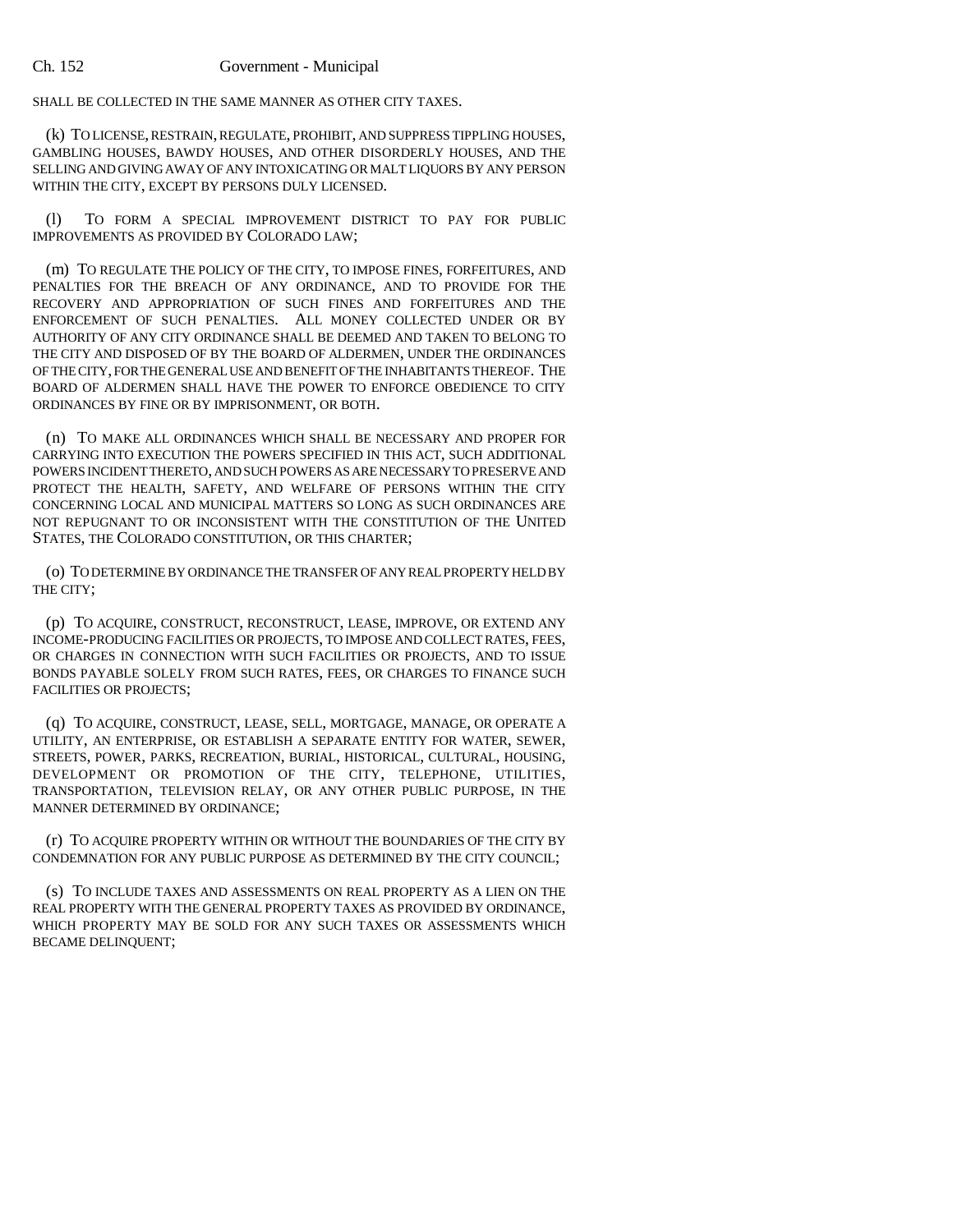(t) TO ENTER INTO CONTRACTS WITH PUBLIC OR PRIVATE ENTITIES OR PERSONS WHICH PROVIDE A BENEFIT TO THE CITY;

(u) TO IMPOSE FEES, CHARGES, LAND DEDICATION REQUIREMENTS, OR ANY OTHER REQUIREMENT FOR ANY SERVICE, IMPROVEMENT, OR PUBLIC BENEFIT PROVIDED BY THE CITY EITHER DIRECTLY, INDIRECTLY, OR BY AGREEMENT WITH ANOTHER PUBLIC OR PRIVATE PERSON OR ENTITY; AND

(v) TO PROVIDE INCENTIVES TO PUBLIC OR PRIVATE PERSONS OR ENTITIES TO ACQUIRE, CONSTRUCT, MAINTAIN, REDEVELOP, REFURBISH, OR IMPROVE ANY REAL OR PERSONAL PROPERTY FOR HISTORICAL, PARK AND RECREATIONAL, CULTURAL, HOUSING, DEVELOPMENT OR PROMOTION OF THE CITY, TELEPHONE SERVICES, UTILITIES, TRANSPORTATION, OR ANY OTHER PUBLIC PURPOSE FOR THE BENEFIT OF THE CITY, BY PROVIDING LOANS, GRANTS, OR OTHER ASSISTANCE, MONETARY OR OTHERWISE, TO SUCH PERSONS OR ENTITIES.

## **ARTICLE VII Additional Financial Powers**

Section 1. Revenue bonds. IN ADDITION TO THE AUTHORITY TO ISSUE REVENUE BONDS GRANTED IN THIS CHARTER AND BY STATE LAW, ANY UTILITY, ENTERPRISE, OR FUNCTION OF THE CITY, WHICH MAY BE SUPPORTED BY REVENUES GENERATED THEREFROM, INCLUDING A MILL LEVY DEDICATED FOR SUCH PURPOSE, MAY ISSUE ITS OWN REVENUE BONDS UPON APPROVAL OF THE CITY COUNCIL.

Section 2. Bonds - generally. THE CITY MAY BORROW MONEY, PLEDGE REVENUES, AND ISSUE SECURITIES, IN A FORM AS AUTHORIZED BY ORDINANCE, INCLUDING BUT NOT LIMITED TO, SHORT-TERM NOTES, EMERGENCY NOTES, ANTICIPATION WARRANTS, GENERAL OBLIGATION BONDS, REVENUE BONDS, INDUSTRIAL-DEVELOPMENT REVENUE BONDS, SPECIAL ASSESSMENT BONDS, REFUNDING BONDS, LEASE-PURCHASE AGREEMENTS, LONG-TERM RENTAL OR LEASE AGREEMENTS, INSTALLMENT PURCHASE AGREEMENTS, BOND ANTICIPATION NOTES, TAX ANTICIPATION NOTES, CERTIFICATES OF PARTICIPATION, AND ANY OTHER SECURITY AUTHORIZED BY STATUTE FOR MUNICIPALITIES. ANY OF SUCH SECURITIES MAY BE REFUNDED BY THE CITY. TERMS, CONDITIONS, AND PROCEDURES FOR ISSUING OR REFUNDING SUCH SECURITIES SHALL BE IN ACCORDANCE WITH COLORADO STATUTES APPLICABLE TO MUNICIPALITIES UNLESS OTHERWISE PROVIDED IN THIS CHARTER OR BY ORDINANCE CONSISTENT WITH THIS CHARTER.

**Section 3. Obligations of city - recital.** NOTWITHSTANDING ANY OTHER PROVISION OF LAW OR THIS CHARTER TO THE CONTRARY, ANY ORDINANCE OR RESOLUTION AUTHORIZING OR ANY TRUST INDENTURE OR OTHER INSTRUMENT PERTAINING TO ANY BONDS OR SIMILAR INSTRUMENTS EVIDENCING AN OBLIGATION OF THE CITY OF BLACK HAWK MAY PROVIDE THAT EACH BOND OR SIMILAR INSTRUMENT THEREIN AUTHORIZED SHALL RECITE THAT IT IS ISSUED UNDER AUTHORITY OF THIS CHARTER. SUCH RECITAL SHALL CONCLUSIVELY IMPART FULL COMPLIANCE WITH ALL OF THE PROVISIONS OF THIS CHARTER, AND ALL BONDS OR SIMILAR INSTRUMENTS CONTAINING SUCH RECITAL SHALL BE INCONTESTABLE FOR ANY CAUSE WHATSOEVER AFTER THEIR DELIVERY FOR VALUE.

Section 4. Pledge of revenue. (1) THE CITY SHALL HAVE THE POWER TO PLEDGE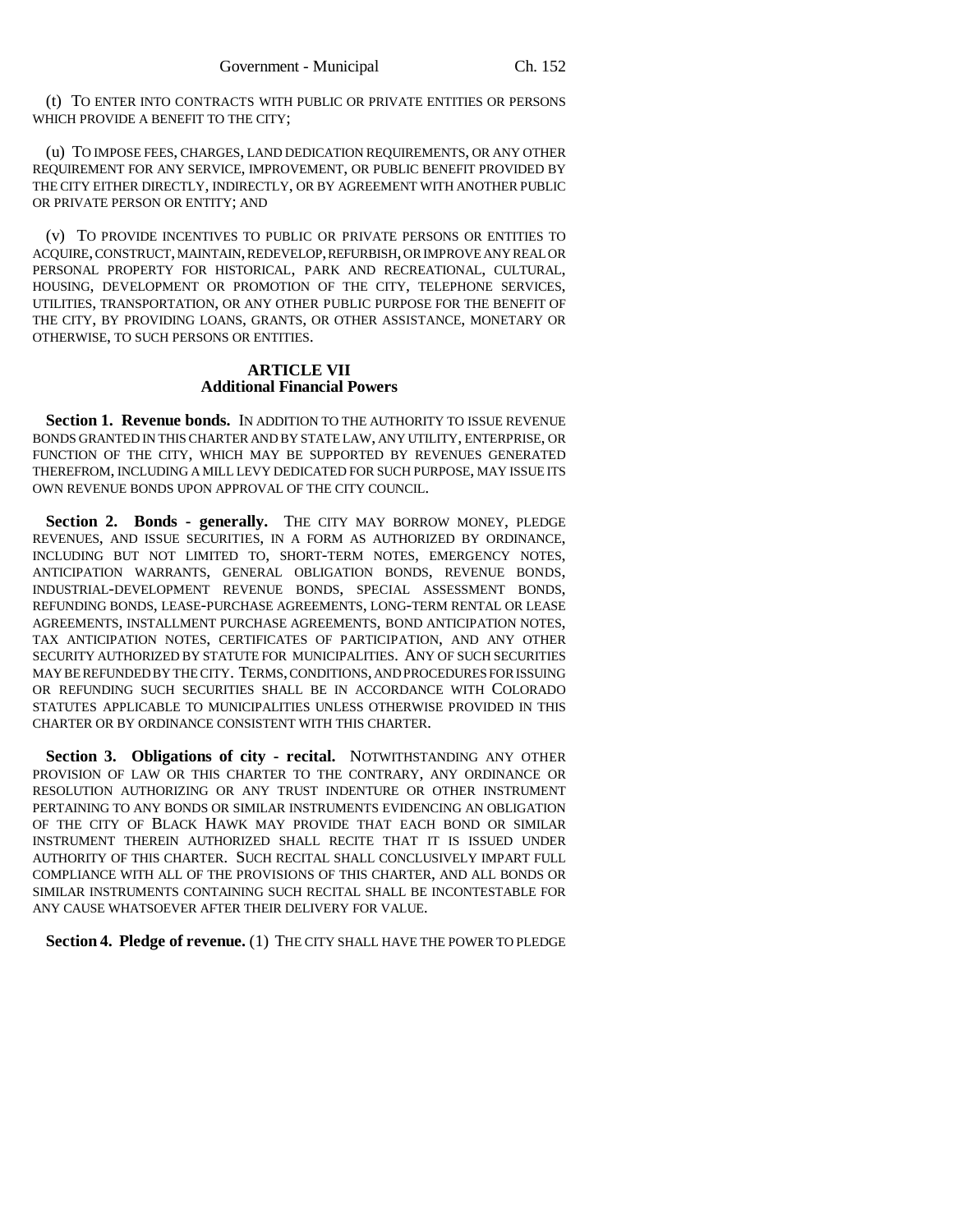IRREVOCABLY TO THE PAYMENT OF OR TO SECURE ANY BONDS OR OTHER OBLIGATIONS ISSUED OR INCURRED BY THE CITY THE FOLLOWING REVENUES AND RECEIPTS:

(a) REVENUES OR RECEIPTS DERIVED FROM THE TAXES, ASSESSMENTS, OR FEES IMPOSED PURSUANT TO THIS CHARTER; AND

(b) REVENUES OR RECEIPTS DERIVED FROM THE TAXES, FEES, OR OTHER CHARGES IMPOSED BY THE STATE OF COLORADO UPON THE ACTIVITIES OF GAMING AND GAMBLING OCCURRING WITHIN THE LIMITS OF THE CITY OF BLACK HAWK.

**Section 5. Additional authority to issue bonds.** IN ADDITION TO ALL STATUTORY PROVISIONS GRANTING MUNICIPALITIES THE POWER TO ISSUE OR REFUND BONDS, OR OTHERWISE CONTRACT INDEBTEDNESS, THE CITY SHALL HAVE THE POWER TO ISSUE BONDS PAYABLE WHOLLY, OR IN PART, FROM THE REVENUES AND RECEIPTS DESCRIBED IN SECTION 4 OF THIS ARTICLE OR OTHERWISE RECEIVED BY THE CITY PURSUANT TO PROCEDURES AND UPON TERMS AND CONDITIONS, WHICH, AS NEARLY AS MAY BE PRACTICABLE, SHALL BE SUBSTANTIALLY THE SAME AS THOSE SET FORTH IN THE PROVISIONS OF PART 4 OF ARTICLE 35 OF TITLE 31, COLORADO REVISED STATUTES, AS AMENDED, RELATING TO WATER AND SEWER REVENUE BONDS; EXCEPT THAT THE PURPOSES FOR WHICH THE SAME MAY BE ISSUED SHALL NOT BE SO LIMITED AND THE SAME SHALL BE ISSUED IN ACCORDANCE WITH THE LIMITATIONS OF THIS CHARTER AND ANY STATE LAW INCORPORATED HEREIN BY REFERENCE IF THE SAME CONSTITUTES A GENERAL OBLIGATION DEBT WITHIN THE MEANING OF SECTION 6 OF ARTICLE XI OF THE COLORADO CONSTITUTION. THE POWERS CONFERRED BY THIS SECTION ARE IN ADDITION AND SUPPLEMENTAL TO AND NOT IN SUBSTITUTION FOR, AND THE LIMITATIONS IMPOSED BY THIS SECTION SHALL NOT DIRECTLY OR INDIRECTLY MODIFY, LIMIT, OR AFFECT THE POWERS CONFERRED BY THE PROVISIONS OF ANY OTHER LAW OR THIS CHARTER. BONDS MAY BE ISSUED UNDER THIS SECTION WITHOUT REGARD TO THE PROVISIONS OF ANY OTHER LAW OR THIS CHARTER, AND IF SO ISSUED, INSOFAR AS THE PROVISIONS OF THIS SECTION ARE INCONSISTENT WITH THE PROVISIONS OF ANY OTHER LAW OR THIS CHARTER, THE PROVISIONS OF THIS SECTION SHALL CONTROL.

**Section 6. Provisions regarding section 20 of article X of the Colorado constitution.** (1) FOR PURPOSES OF SECTION 20 OF ARTICLE X OF THE COLORADO CONSTITUTION, AS APPLIED TO THE CITY OF BLACK HAWK:

(a) A GRANT SHALL INCLUDE ONLY FUNDS RECEIVED BY THE ENTERPRISE AFTER APPLICATION TO THE STATE OR A LOCAL GOVERNMENT FOR FUNDS TO BE AWARDED ON A COMPETITIVE BASIS TO ENTITIES MEETING CERTAIN CRITERIA. A GRANT SHALL NOT INCLUDE ANY FUNDS LOANED OR GIVEN TO THE ENTERPRISE BY THE CITY OR ANY OTHER ENTITY, OR ANY FEES, TAXES, OR ASSESSMENTS IMPOSED FOR THE ENTERPRISE, INCLUDING PROPERTY TAXES DERIVED FROM MILLS LEVIED FOR AND DEDICATED TO THE ENTERPRISE.

(b) ANY FUNDS COLLECTED BY THE CITY AND PAID TO A PUBLIC OR PRIVATE ENTITY PURSUANT TO AN AGREEMENT BETWEEN THE CITY AND THE ENTITY MAY BE TREATED AS A COLLECTION FOR ANOTHER GOVERNMENT AND EXEMPTED FROM THE FISCAL YEAR SPENDING CALCULATION OF THE CITY.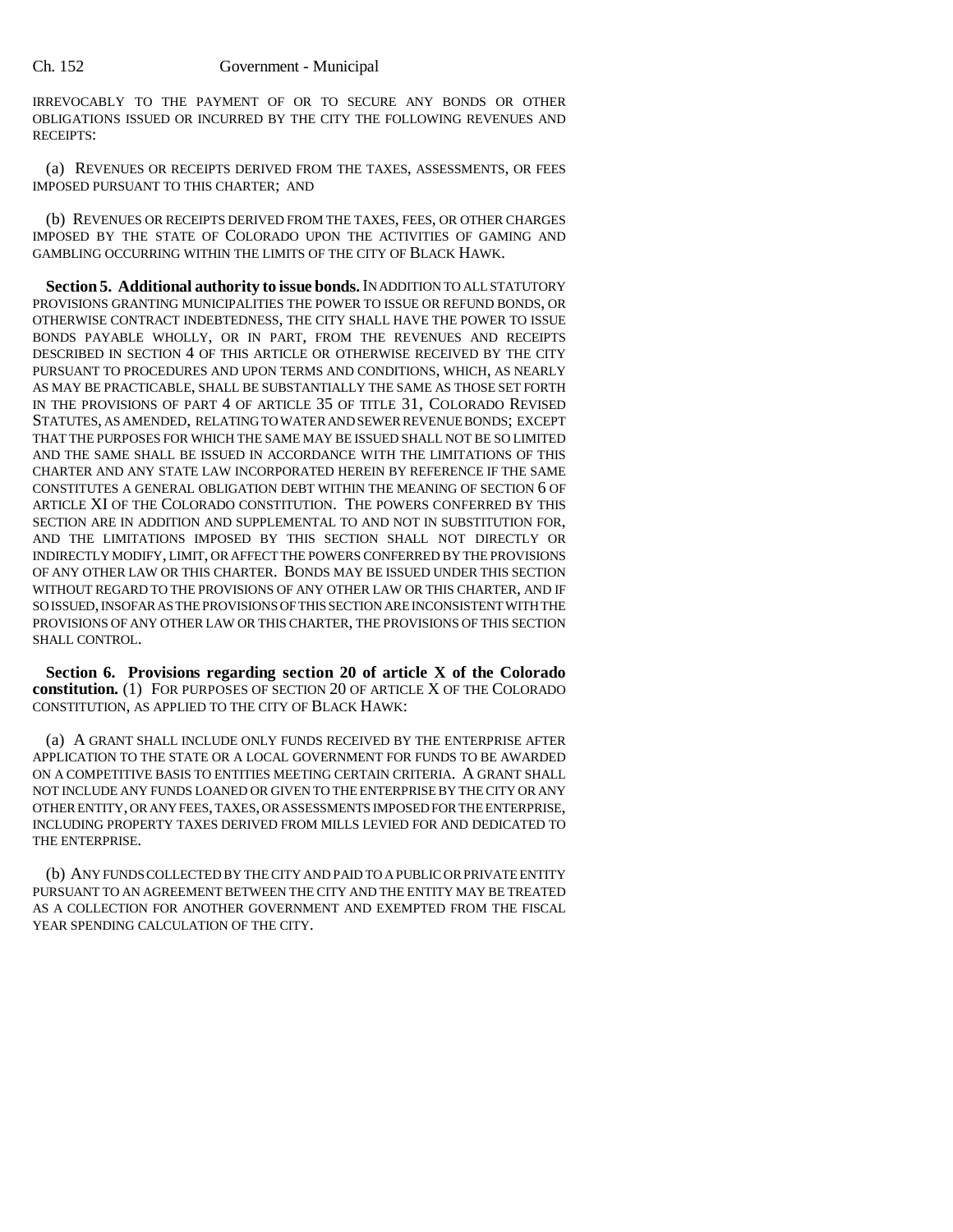(c) THE TERM "BALLOT ISSUE" SHALL BE LIMITED TO A NEW TAX, A TAX RATE INCREASE, A VALUATION FOR ASSESSMENT RATIO INCREASE FOR A PROPERTY CLASS, A MILL LEVY INCREASE FROM THE PREVIOUS YEAR, A TAX POLICY CHANGE DIRECTLY CAUSING A NET TAX REVENUE GAIN, APPROVAL OF A MULTIPLE-FISCAL YEAR DIRECT OR INDIRECT DEBT OR OTHER FINANCIAL OBLIGATION WITHOUT ADEQUATE CASH RESERVES, APPROVAL OF SPENDING LIMIT CHANGES, AND APPROVAL OF EMERGENCY TAXES.

(d) "LOCAL GOVERNMENT" SHALL MEAN A COUNTY, A MUNICIPALITY AS DEFINED IN SECTION 31-1-101 (6), COLORADO REVISED STATUTES, A SCHOOL DISTRICT, OR A SPECIAL DISTRICT AS DEFINED IN SECTION 32-1-103 (20), COLORADO REVISED STATUTES.

#### **ARTICLE VIII Miscellaneous**

**Section 1. Existing ordinances - validity.** ALL ORDINANCES, CONTRACTS, AND FORMAL ACTIONS PREVIOUSLY ADOPTED BY THE CITY, NOT REPEALED BY DIRECT OR IMPLIED ACTION OF THE CITY COUNCIL, AND NOT IN CONFLICT WITH THIS CHARTER SHALL REMAIN IN FULL FORCE AND EFFECT AFTER PASSAGE OF THIS CHARTER UNTIL SPECIFICALLY REPEALED BY ORDINANCE OF THE CITY COUNCIL OR SPECIFICALLY OR IMPLIEDLY REPEALED BY CODIFICATION OF ALL ORDINANCES OF THE CITY. NOTHING IN THIS CHARTER SHALL BE CONSTRUED TO AMEND, LIMIT, ALTER, RESTRICT, OR IMPAIR ANY AGREEMENTS OR CONTRACTS ENTERED INTO BY THE CITY PRIOR TO THE EFFECTIVE DATE OF THIS CHARTER.

Section 2. Title to property. THE TITLE TO TOWN LOTS AND REAL ESTATE DESCRIBED THEREIN UNSOLD AT A PUBLIC SALE HELD BY THE CITY MARSHAL OR OTHER CITY OR COUNTY OFFICIAL, PURSUANT TO THE PROVISIONS OF THIS CHARTER OR OTHER LAW THEN EXISTING, SHALL VEST ABSOLUTELY IN THE CITY, AND MAY BE DISPOSED OF IN SUCH MANNER AS MAY BE PROVIDED BY THE ORDINANCES OF SUCH CITY. NO ENTITY OTHER THAN THE CITY MAY SELL OR OTHERWISE TRANSFER PROPERTY IN WHICH THE CITY HAS AN INTEREST WITHOUT THE EXPRESS WRITTEN AUTHORITY OF THE CITY.

**Section 3. Public act.** THIS ACT IS HEREBY DECLARED TO BE A PUBLIC ACT AND MAY BE READ IN EVIDENCE IN THE COURTS OF LAW AND EQUITY WITHIN THIS STATE WITHOUT PROOF.

**Section 4. Conflicts with statutes.** ANY STATUTE ADOPTED BY THE GENERAL ASSEMBLY OF A LOCAL OR MUNICIPAL NATURE OR PARTS OF SUCH STATUTES CONTRARY TO THE PROVISIONS OF THIS CHARTER OR ANY ORDINANCE ADOPTED PURSUANT TO THIS CHARTER OR INCONSISTENT WITH THE PROVISIONS OF THIS CHARTER OR ANY ORDINANCE ADOPTED PURSUANT THERETO ARE SUPERSEDED BY THIS CHARTER AND ORDINANCES AND SUCH STATUTES SHALL NOT APPLY WITHIN THE CITY OF BLACK HAWK.

**SECTION 2. Severability.** If any provision of this act or the application thereof to any person or circumstances is held invalid, such invalidity shall not affect other provisions or applications of the act which can be given effect without the invalid provision or application, and to this end the provisions of this act are declared to be